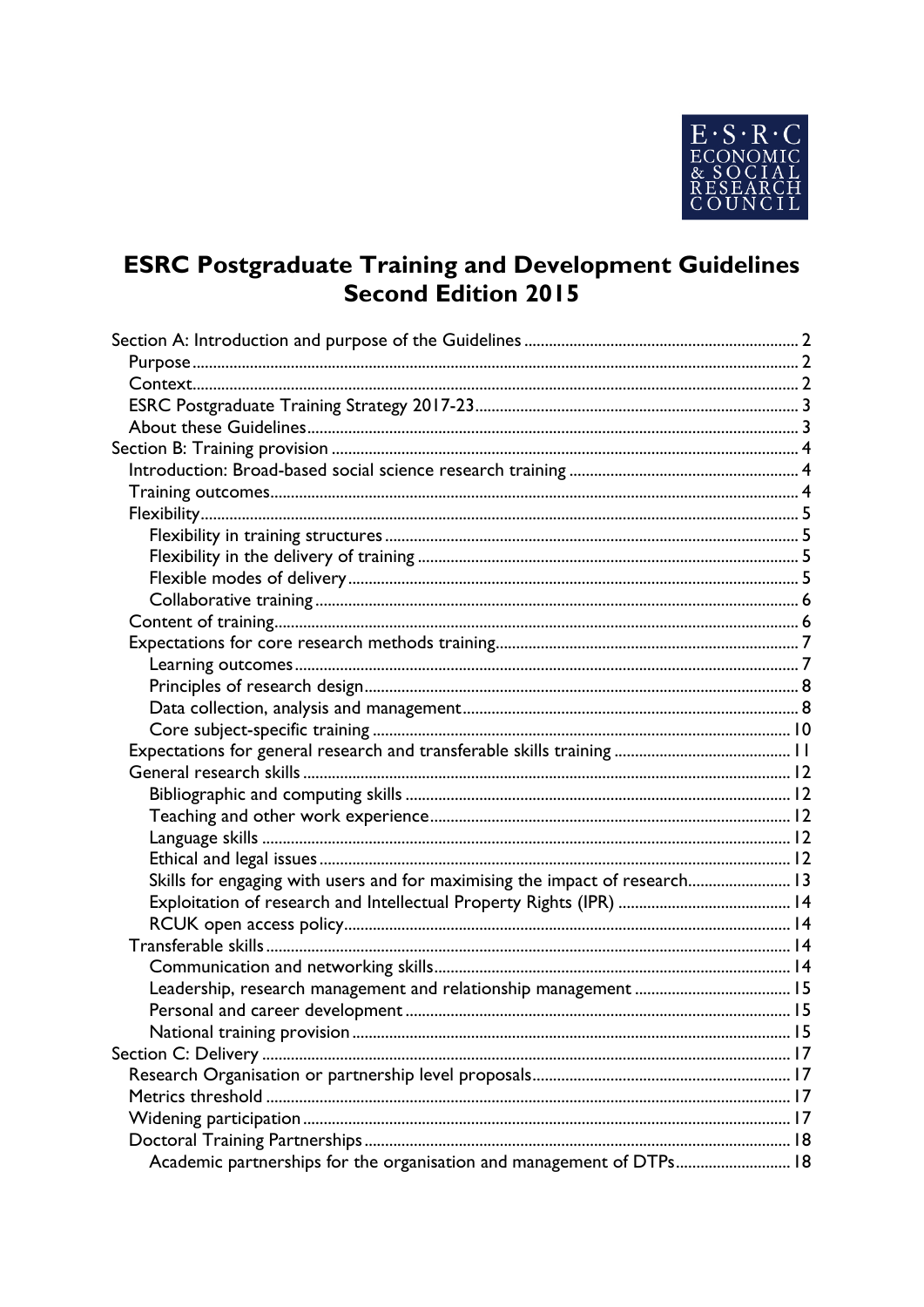| Academic partnerships for the organisation and management of CDTs20 |  |
|---------------------------------------------------------------------|--|
|                                                                     |  |
|                                                                     |  |
|                                                                     |  |
|                                                                     |  |
|                                                                     |  |
|                                                                     |  |
|                                                                     |  |
|                                                                     |  |
|                                                                     |  |
|                                                                     |  |
|                                                                     |  |
|                                                                     |  |
|                                                                     |  |
|                                                                     |  |
|                                                                     |  |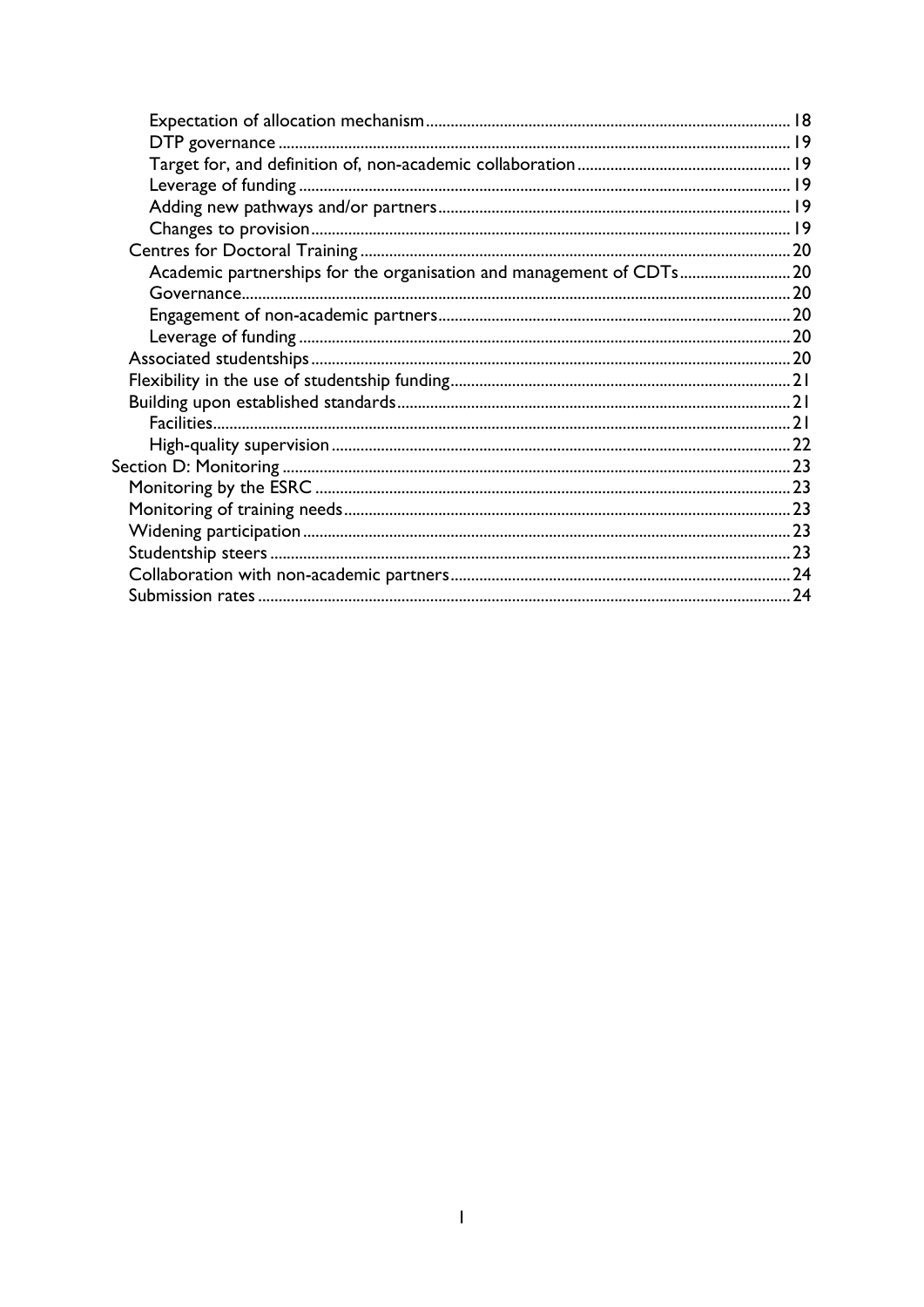# <span id="page-2-0"></span>**Section A: Introduction and purpose of the Guidelines**

# <span id="page-2-1"></span>**Purpose**

The ESRC Postgraduate Training and Development Guidelines set out our expectations for the content and delivery of postgraduate training funded by ESRC and underpin the ESRC Postgraduate Training Strategy 2017-23.

The guidelines indicate the minimum requirements that Research Organisations (ROs) will need to meet to provide high-quality core training across all areas. There is an expectation that the training and development provided to ESRC-funded social science postgraduate researchers will go above and beyond these minimum requirements and draw upon the strengths within or across individual ROs.

The requirements specified in these guidelines will apply:

- from September 2015 for proposals for ESRC Doctoral Training Partnerships (DTPs) and Centres for Doctoral Training (CDT)
- from October 2017 for all new ESRC-funded studentships.

# <span id="page-2-2"></span>**Context**

The ESRC's overall mission is to:

- promote and support world-class research and related postgraduate training in the social sciences
- advance knowledge and provide trained social scientists who meet the needs of users and beneficiaries, thereby contributing to the economic competitiveness of the UK, the effectiveness of public services and policy and the quality of life; and
- provide advice on, disseminate knowledge about and promote public understanding of, the social sciences.

In our Strategic Plan 2015 we reiterate our core commitment to enhance social science capability and build capacity in priority areas, identifying this as one our four key areas of activity:

- Fostering research and innovation
- Creating and maximising data infrastructure and research
- Building capability
- Facilitating partnerships and realising impact

Excellent social science needs people with the skills, curiosity and creativity to be truly innovative. It also requires people with the ability to work in interdisciplinary teams and to communicate research ideas and findings clearly. We are committed to working with research organisations to develop the next generation of social scientists, to ensure they are equipped to undertake high-quality analytical work, handle different forms of data and collaborate with others.

A major achievement in the five years from 2010-15 has been to create a national network of 21 Doctoral Training Centres. Our Postgraduate Training Strategy 2017-2023 sets out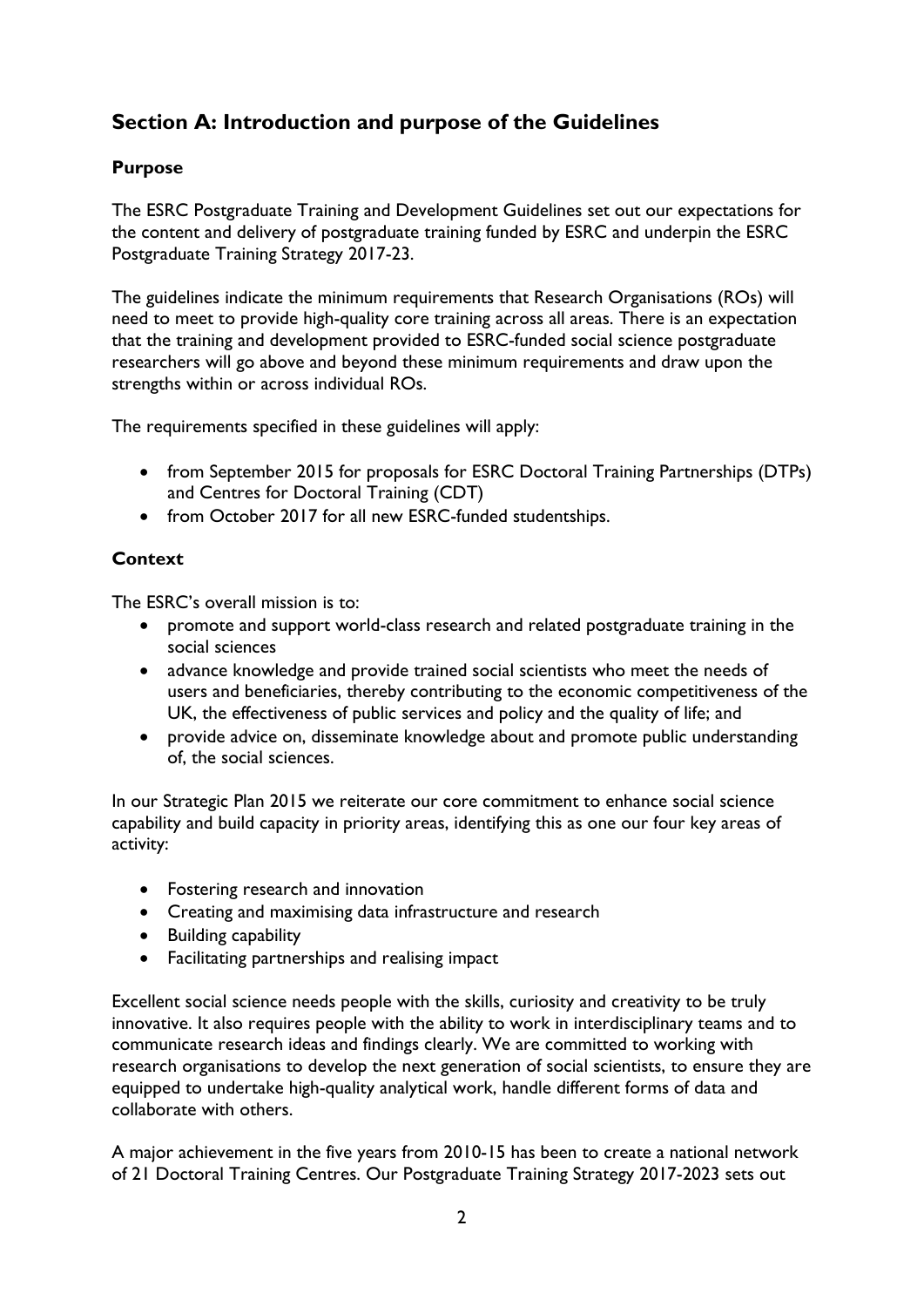how we will build on this success whilst at the same time increasing our ability to respond to emerging research needs and be more inclusive of smaller pockets of social science excellence in specific strategic areas.

# <span id="page-3-0"></span>**ESRC Postgraduate Training Strategy 2017-23**

The majority of our investment in postgraduate training will be delivered through a network of Doctoral Training Partnerships (DTPs) and Centres for Doctoral Training (CDTs). In addition, we will enhance the capacity-building dimension of our centres and large grants in strategically important areas.

Both DTPs and CDTs will sit within high-quality social science research environments that offer a critical mass of research and postgraduate activity to ensure that the very best training provision is made available from across the social science community.

Studying as part of a cohort is hugely beneficial to students in terms of the support they receive from one another and also the training opportunities available to them. We are placing an increased emphasis on ROs having a clear strategy for building cohorts of doctoral students across all partners and pathways.

In addition, we want to ensure that the most talented students are attracted to postgraduate training and a career in research, whatever their background and regardless of where they undertook their first degree. We aim to accredit those ROs that can demonstrate an open and transparent recruitment process that enables the potential of the candidate to be assessed whether they are applying on a full- or part-time basis, whether they have prior research training, and regardless of their demographic background.

Developing researchers who have the capability to undertake research that tackles the key challenges facing society today is an essential consideration for the ESRC. ROs will be expected to demonstrate that their training will enable students to work in collaboration with a range of non-academic partners and to work effectively in an interdisciplinary environment. Also to develop the cultural and methodological skills required for working with international partners.

### <span id="page-3-1"></span>**About these Guidelines**

These guidelines set out how the ESRC Postgraduate Training Strategy 2017-2023 should be applied within ROs. They give the details behind:

- the training content expected to be in place, or in development, indicating the core requirements across training in research methods, transferable skills and subjectspecific\* areas of training;
- the expectations for Doctoral Training Partnerships (DTPs) and Centres for Doctoral Training (CDTs).

**\***Subject-specific is used to denote training in the subject matter, whether disciplinary training or training in interdisciplinary areas of enquiry.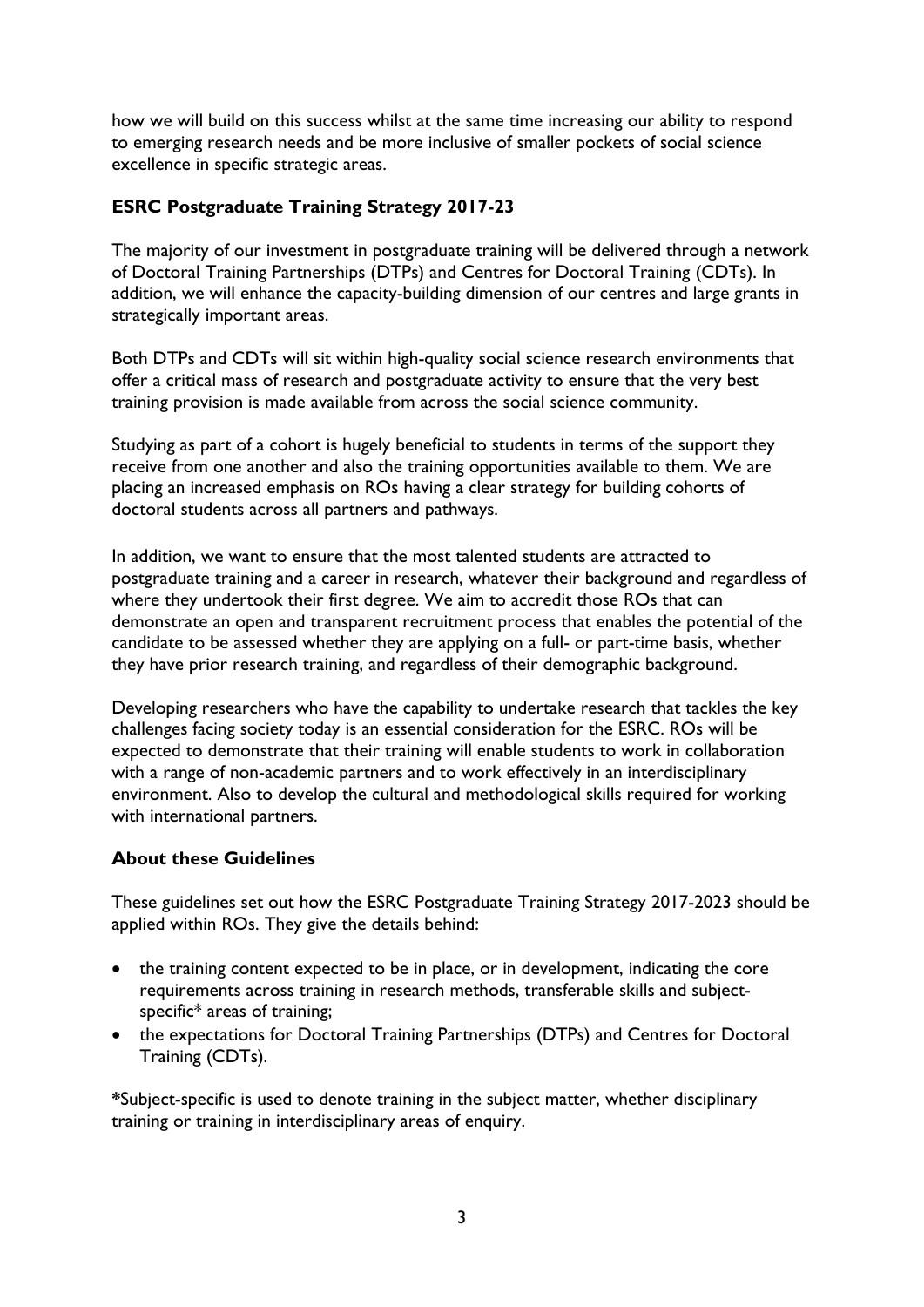# <span id="page-4-0"></span>**Section B: Training provision**

# <span id="page-4-1"></span>**Introduction: Broad-based social science research training**

The ESRC places strong emphasis on the provision of broad-based social science research training that equips researchers with the skills to manage a successful research career and/or to contribute to the wider society in other ways. It is expected that this will include formal training as well as opportunities for research students to integrate with established researchers and to benefit from a rich and diverse research training environment.

This section provides details of the requirements for the content of postgraduate training for social scientists. This training includes a compulsory foundation in a broad range of social science research methods, basic research skills, and broader capabilities such as communication and leadership skills.

# <span id="page-4-2"></span>**Training outcomes**

The overall goal of the training will be the development of fully trained and competent social science researchers, who have:

- a competent understanding of the debates within disciplines that inform their field of study
- an overview of the philosophy of research methods and how this informs research design, the methods chosen, the means of analysis and the representation and presentation of information and data
- an ability to understand and use a range of research techniques appropriate to their subject area, and who are conversant and sympathetic to approaches used by other fields
- an ability to integrate what they have learned in addressing research in ways that are characteristic of an experienced, highly effective researcher
- a competent understanding of the use and impact of their research within and beyond academia and the mechanisms through which this might be achieved
- an ability to engage with relevant users at all points in the research process, from developing and shaping research questions, to continued engagement and relationship building throughout the research process (thereby aligning non-academic needs to shape processes where appropriate) and to share findings in ways specific to the interests of the audience
- an ability to communicate their research findings effectively to a wide range of audiences
- an ability to engage with a range of partners whether internationally, through collaborative working and/or across interdisciplinary fields of research
- an appreciation of the skills required to become a research leader in their field and an understanding of the opportunities available to them to support the development of their career.

A rigorous annual training needs analysis (TNA) must be undertaken for all ESRC-funded students. This will ensure that students receive a progressive training programme that addresses both the depth and the breadth of the training they require. See section D for further information.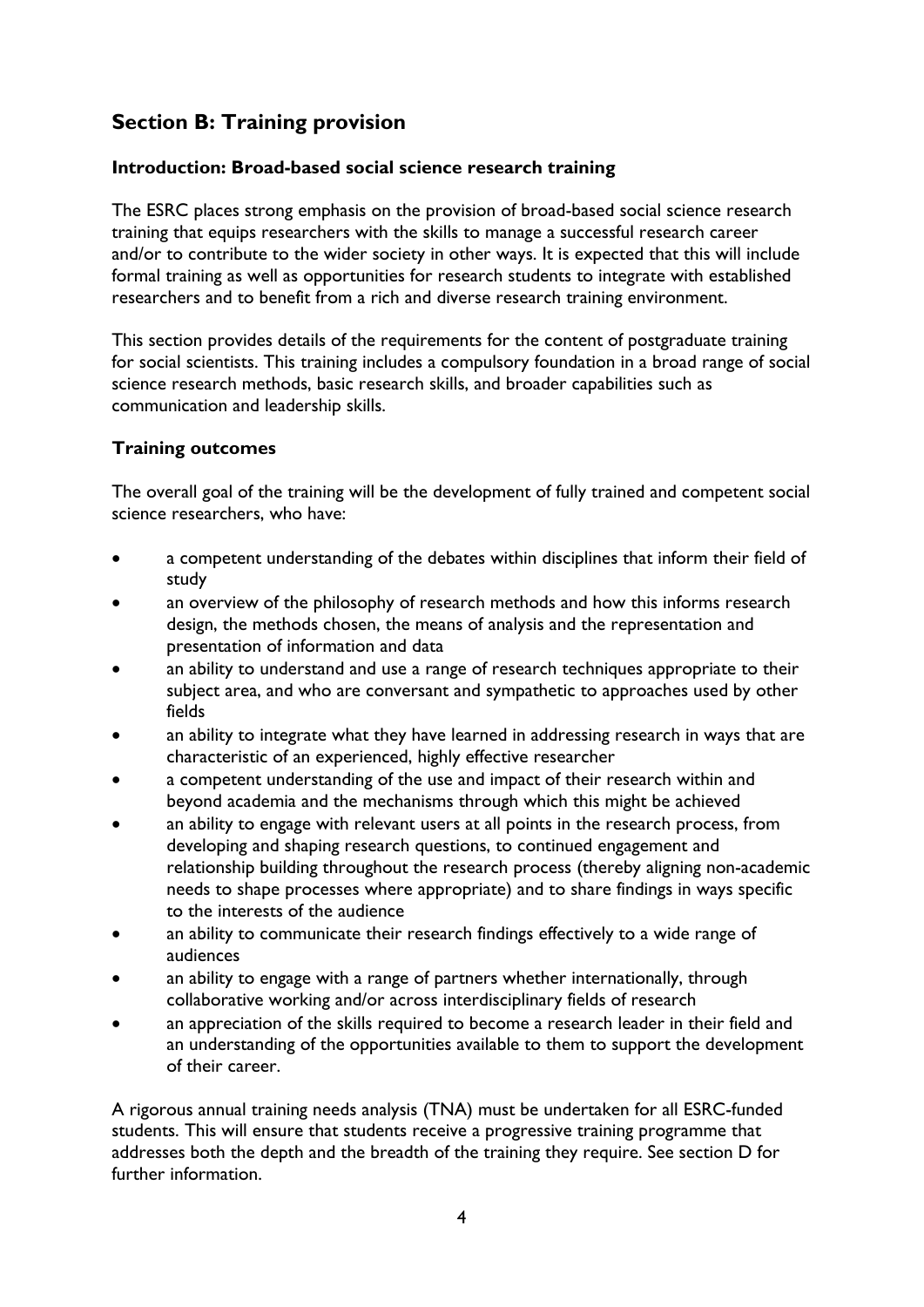# <span id="page-5-0"></span>**Flexibility**

The ESRC wants to facilitate flexibility in the delivery and timing of the training provided to ESRC funded postgraduate students.

### <span id="page-5-1"></span>**Flexibility in training structures**

Training can be delivered through a flexible portfolio of three-, four- and even five-year postgraduate training platforms, which include:

- *+3 programme* funding for a three-year PhD programme (this assumes that the majority of the core training requirements set down by the ESRC have already been met, the focus during the PhD being largely on more advanced training)
- *1+3 programme* support for an integrated research training masters, which will deliver the majority of core training requirements
- *2+2 programme* funding to cover an extended masters, followed by a shorter PhD programme
- *+4 programme up to* four years funding for a PhD (this assumes that either core training requirements along with advanced training will be satisfied during the course of the programme)
- *2+3 programme* funding for extended masters training that may be required for specialist training, such as the learning of foreign languages. This also caters for interdisciplinary programmes that may demand more substantive and methodological training before the transition to a PhD programme.

A flexible portfolio of postgraduate training platforms allows programmes to match the particular needs of individual disciplines and interdisciplinary subject areas, as well as the needs of individual researchers. The ESRC does not see this list of flexible structures as exhaustive. It is expected that ROs will have the mechanisms in place to promote appropriate integration of the training for both full-time and part-time students and ensure they are integrated within the cohort regardless of the training structure.

### <span id="page-5-2"></span>**Flexibility in the delivery of training**

The ability to provide training throughout the PhD programme creates greater flexibility in the timing of training delivery. Rather than being frontloaded into a master's year, it can be spread out across the PhD programme, matching delivery more closely to actual needs.

The RO will be expected to have robust progression and upgrade procedures in place to assess formally individual students across all structures.

### <span id="page-5-3"></span>**Flexible modes of delivery**

We encourage innovative and imaginative approaches to the delivery of training programmes within or between ROs. This can include a wide variety of approaches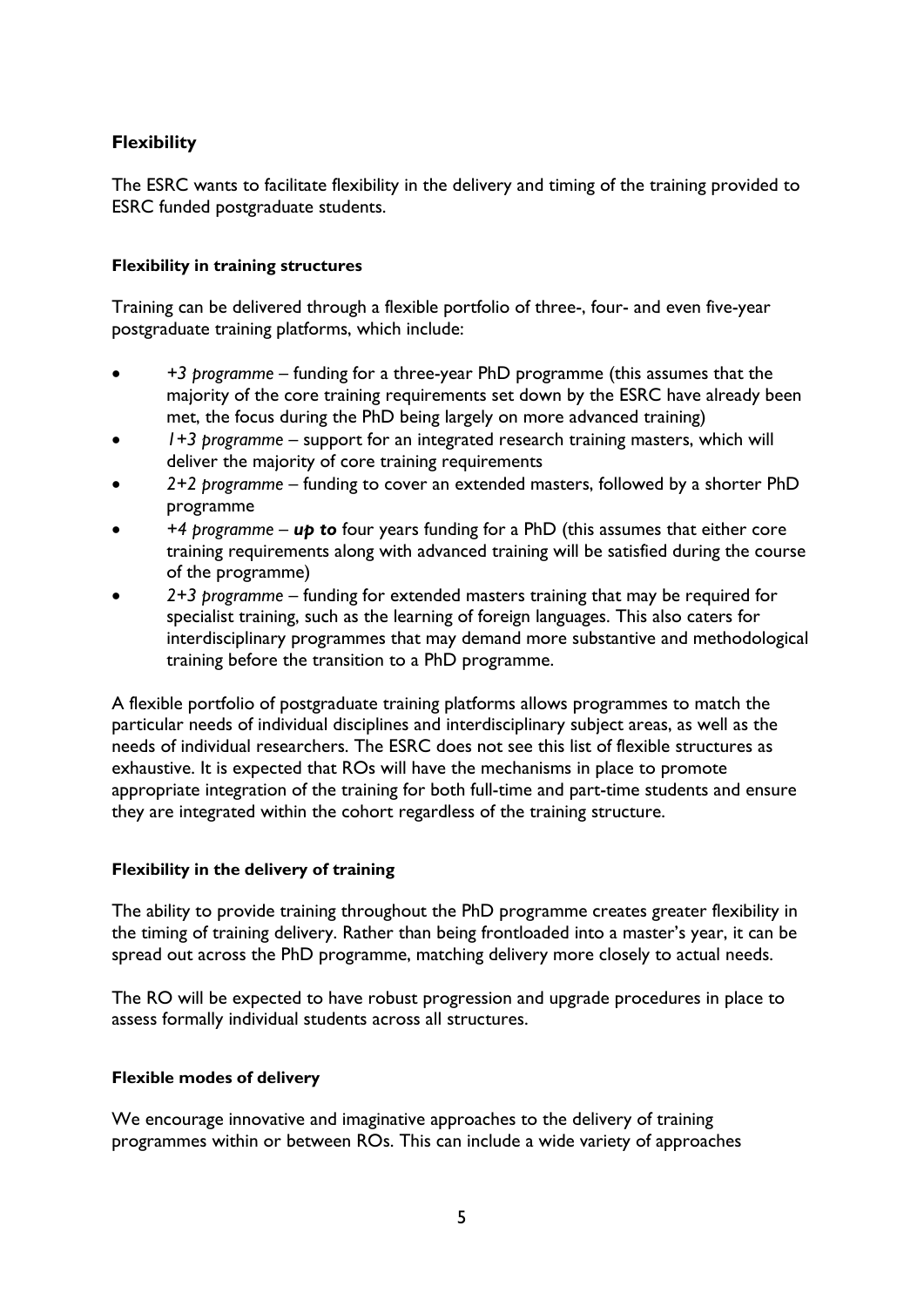including the creation of on-line training materials, experience- or community-based learning opportunities.

### <span id="page-6-0"></span>**Collaborative training**

Undertaking a studentship in partnership with a non-academic organisation gives students access to training, facilities and expertise not available in an academic setting alone. It can also give students an opportunity to develop a range of valuable skills, and significantly enhance their future employment prospects.

For the users themselves, the benefits of collaborating include accessing experts and cuttingedge research, accessing innovative ideas that could improve policy or practice, and enhancing organisational creativity, performance and productivity.

DTPs have been set a target of 30 per cent of each cohort to be engaged in some form of non-academic collaboration. Whilst we are not prescriptive about the form that collaborations must take, ROs must support students in developing skills to work in collaboration with a range of partners and this must also be embedded within the RO's own resources for supporting knowledge exchange activities.

The general principles of what activities count towards the collaborative target are:

- To contribute to the 30 per cent target collaborations do not need to be co-funded, though there are clear benefits to securing co-funding;
- Collaborations must be with a non-academic organisation in the public, business or civil-society sector;
- Collaborations must include substantive knowledge exchange and not just one way engagement (eg, data collection).

CDTs must be developed in collaboration with non-academic partner(s) and for at least 20 per cent of the funding to be supported by non-academic partner(s) or other sources (except other Research Council sources) or the research organisation.

### <span id="page-6-1"></span>**Content of training**

These Guidelines focus on those elements of core training we expect for all students in receipt of ESRC funding, covering research skills, research methods and broader capabilities. They do not prescribe core subject-specific training requirements; it is the responsibility of each RO to determine the substantive content of subject specific training, associated with their own training pathways and drawing upon areas of particular strength.

The ESRC wants to encourage ROs and individual researchers to view training and skill development as integral components of all research, however junior or senior the researcher, and would hope that these Guidelines encourage innovation and experiment in the provision of the very best training across, and between, ROs.

The level and intensity of this core training may differ from subject to subject. In the area of research methods, for example, compulsory training in Economics may include a range of high-level quantitative tools and techniques which would not be considered to be core training within other areas of social science. Similarly, in Social Anthropology it may include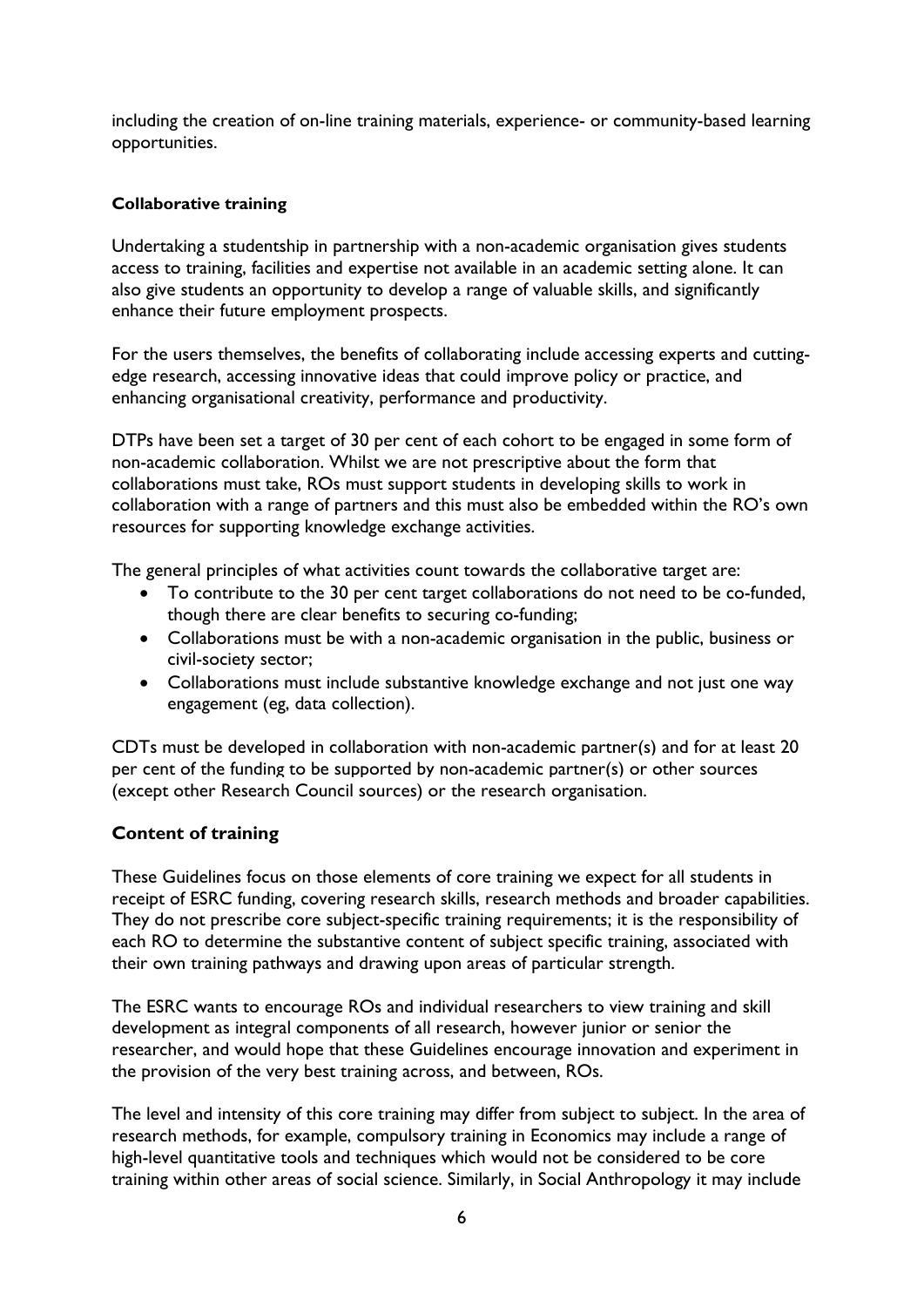sophisticated qualitative techniques that would not be a uniformly required element for all social scientists. This compulsory core is not restricted to research methods and applies also to subject knowledge or theoretical training which is deemed to be a core element of individual training pathways.

### <span id="page-7-0"></span>**Expectations for core research methods training**

The following section indicates the minimum level of skills and competencies in the application of research methods that students are expected to develop.

The purpose of this is to raise the general level of skills and knowledge amongst social scientists by ensuring that they develop, and can apply, basic and advanced quantitative and qualitative research skills that are responsive to the needs of social science subject areas and disciplines, the broader science base and a wide range of users.

The manner in which the learning outcomes are achieved is expected to vary for different subject areas and disciplines and for students with varying levels of prior knowledge and experience. It is not necessary to give equal time to training in each topic area. The specific research methods and levels of proficiency within each subject area or discipline are in addition to the requirements set out below.

Basic training in the first year of a  $1+3$ , or  $2+2$  degree would normally be within the context of a Masters in Social Research. Students allocated +3 (or equivalent) awards are expected to have met the majority of these minimum requirements through prior postgraduate research training. When undertaking assurance checks we will be monitoring students against these requirements and ROs will be expected to provide the evidence on which they have robustly assessed the students' prior training.

Most of these outcomes would normally be achieved in the course of the first year of postgraduate research training, and all should definitely be attained by the end of the doctorate. The ESRC wants ROs to view these requirements as the minimum and encourages them to develop innovative and flexible training programmes which address the changing needs of researchers across the span of their doctoral careers. ROs are expected to ensure that there is progression and advancement in skills training and to provide opportunities for the acquisition of skills which may become most relevant in their subsequent postdoctoral careers.

### <span id="page-7-1"></span>**Learning outcomes**

As a result of their training in research methods students are expected to have developed the following skills and be able to apply them in practical research contexts:

- comprehension of principles of research design and strategy, including an understanding of how to formulate research questions which are amenable to empirical investigation and an appreciation of alternative approaches to research;
- competence in understanding and applying a broad range of research methods, (including quantitative, qualitative and mixed methods), and the use of appropriate software for their application;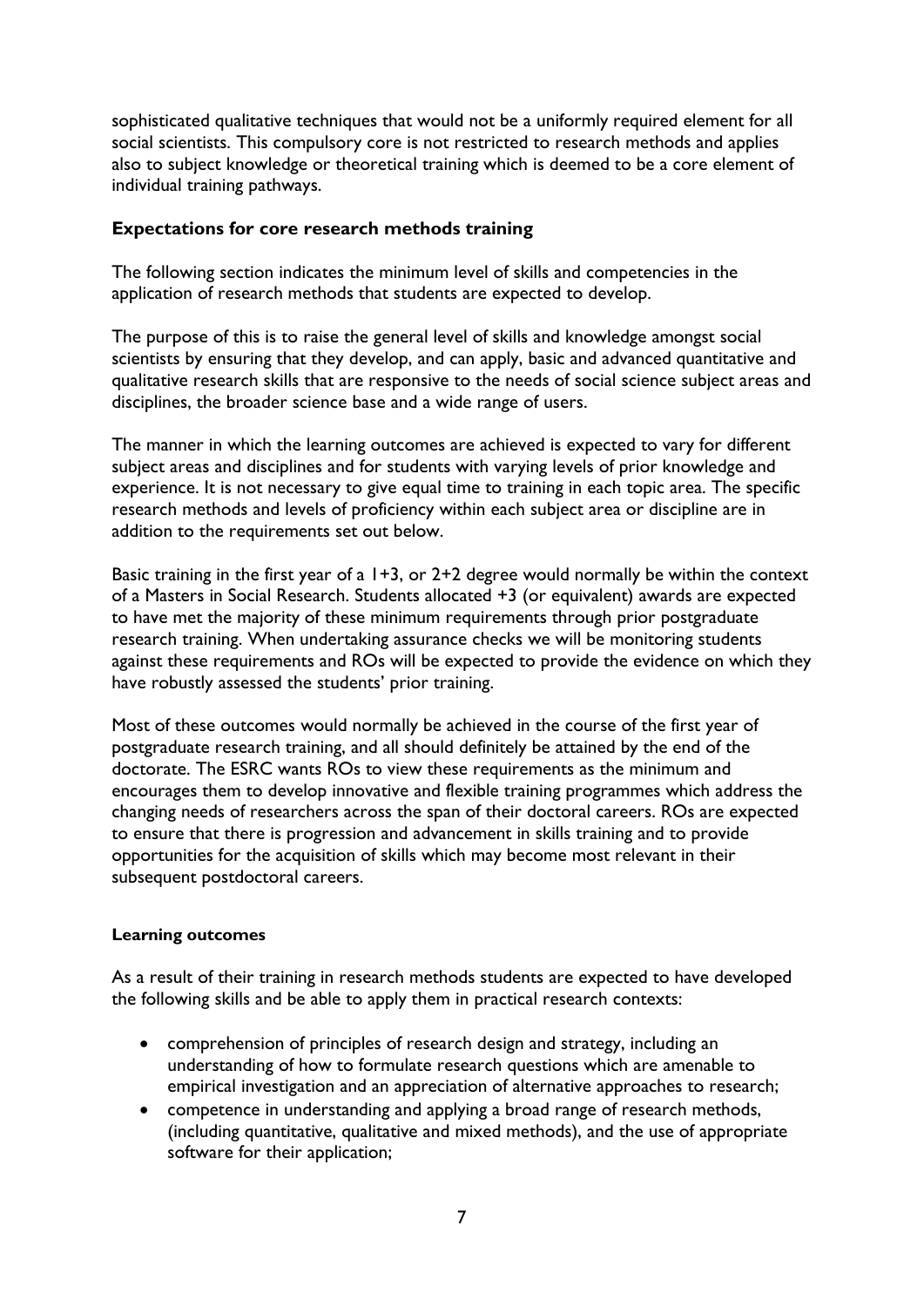- the development of advanced research skills and techniques relevant to their field of study;
- capabilities for managing research, including data management, and conducting and disseminating research in a way that is consistent with both professional practice and the normal principles of research ethics;
- understanding of the significance of alternative epistemological positions that provide the context for theory construction, research design, and the selection of appropriate analytical techniques;
- understanding of the basics of probability, and a critical understanding of the scientific method and of the nature of reflexivity; and
- understanding of the application of good ethical practice across the entire research process.

### <span id="page-8-0"></span>**Principles of research design**

Students must be able to understand the connection between research questions or hypotheses and the tools required to address them, and gain practical experience of applying some of those tools. More generally, students must be provided with training that enables them to demonstrate their capability to:

- define and formulate research problems and questions, and, where appropriate, formulate hypotheses that can be tested;
- understand the rationale for using particular qualitative or quantitative research methods;
- understand the relationship between empirical research and theory generation and testing (theory-evidence links);
- understand different forms of sampling, sampling error, and case selection, and potential implications for the interpretation of research findings;
- understand and apply the concepts of generalisability, validity, reliability, and replicability (recognising that there are different perspectives on how these may be defined); and
- understand the integrated or complementary nature of the relationship between methods in mixed methods research designs.

It is expected that pathways will offer opportunities for students to develop more sophisticated understandings of these issues in the course of their subject-specific training in the first or subsequent years of postgraduate research training.

### <span id="page-8-1"></span>**Data collection, analysis and management**

The ESRC expects all students to develop a good level of literacy in both quantitative and qualitative methods through exposure to a wide range of methods of data collection, research design and data analysis. Students must have a good understanding of both the practice and philosophies of social science research which enables them to understand the advantages and disadvantages of core research methods and apply appropriate methods to different types of research question. Students should be made aware of the basic approaches to both qualitative and quantitative data analysis, including different ontological and epistemological perspectives.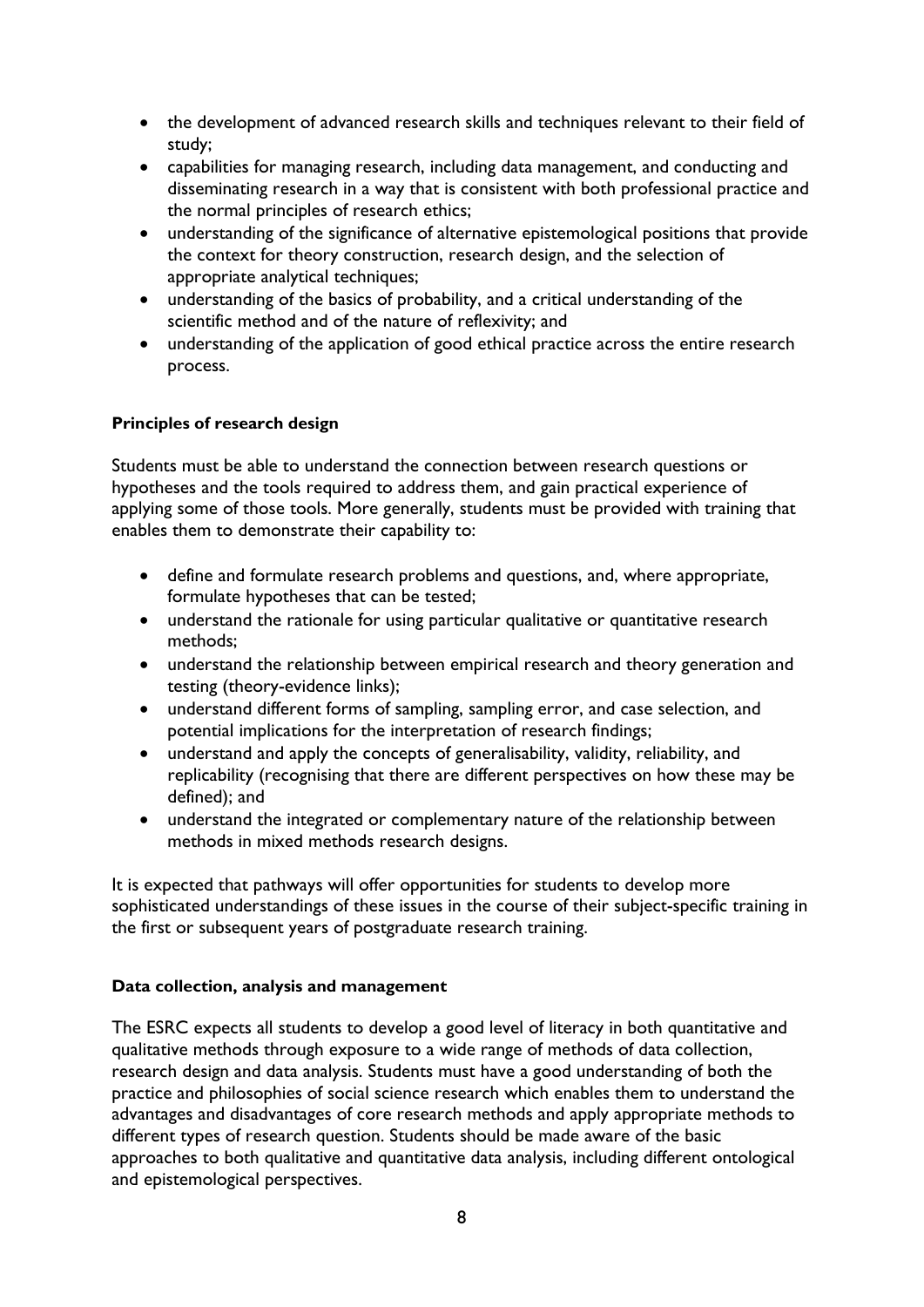All students are expected to be provided with training that ensures they have a thorough knowledge of the practical and ethical issues involved in social science research. This should include different types of research design, such as:

- Different purposes and approaches to interviewing, including with individuals and groups (structured, semi-structured, and in-depth) and modes of questionnaire administration (online, face to face, telephone, postal);
- Diverse approaches to data collection, such as longitudinal, cross-sectional and experimental research designs, including field experiments;
- Ethnographic and case study research designs including participatory research, methods of observation, and analysis of observational data;
- Combining different methods of data collection and analysis (i.e. mixed-methods research).

Training also should expose students to different methods of and approaches to data collection and analysis, such as:

- Sampling or selecting cases or subjects;
- Accessing secondary data (qualitative and quantitative) from existing sources (and an awareness of the rich holdings of the UK Data Service);
- Distinctions in various forms of data, such as documentary, narrative, administrative, digital or 'big' data;
- Dealing with non-response and missing data;
- Merging and linking data sets, including administrative data;
- Random and systematic measurement error, how it should be mitigated through instrument design and corrected for during analysis;
- Inductive and deductive methods;
- Thematic (framework) analysis and methods for ethnographic analysis;
- Hypothesis testing, exploratory and inferential methods, and measuring causality; and
- Recording, visualising and representing different modes of data (such as textual, aural and visual).

Students must be able to gain direct practical experience of collecting and analysing data using a range of tools, including appropriate computer packages. By the end of their doctoral training students should be able to demonstrate, through practical application, appropriate analysis of structured (or quantitative), textual and visual data.

All students are expected to have some core training in quantitative methods and to be trained to a basic level of statistical literacy. This would allow them to understand and interpret numerical data that are presented in tabular or graphical form and understand the basics of statistical inference and modelling in addition to a thorough understanding of simple quantitative analysis (eg use of Univariate descriptive statistics, measures of central tendency – ie means and medians, and dispersion, and measures of bivariate association). Competency should be developed in the methods appropriate to the student's specific discipline; however, core training for those students specialising in quantitative methods would be expected to include much of the following: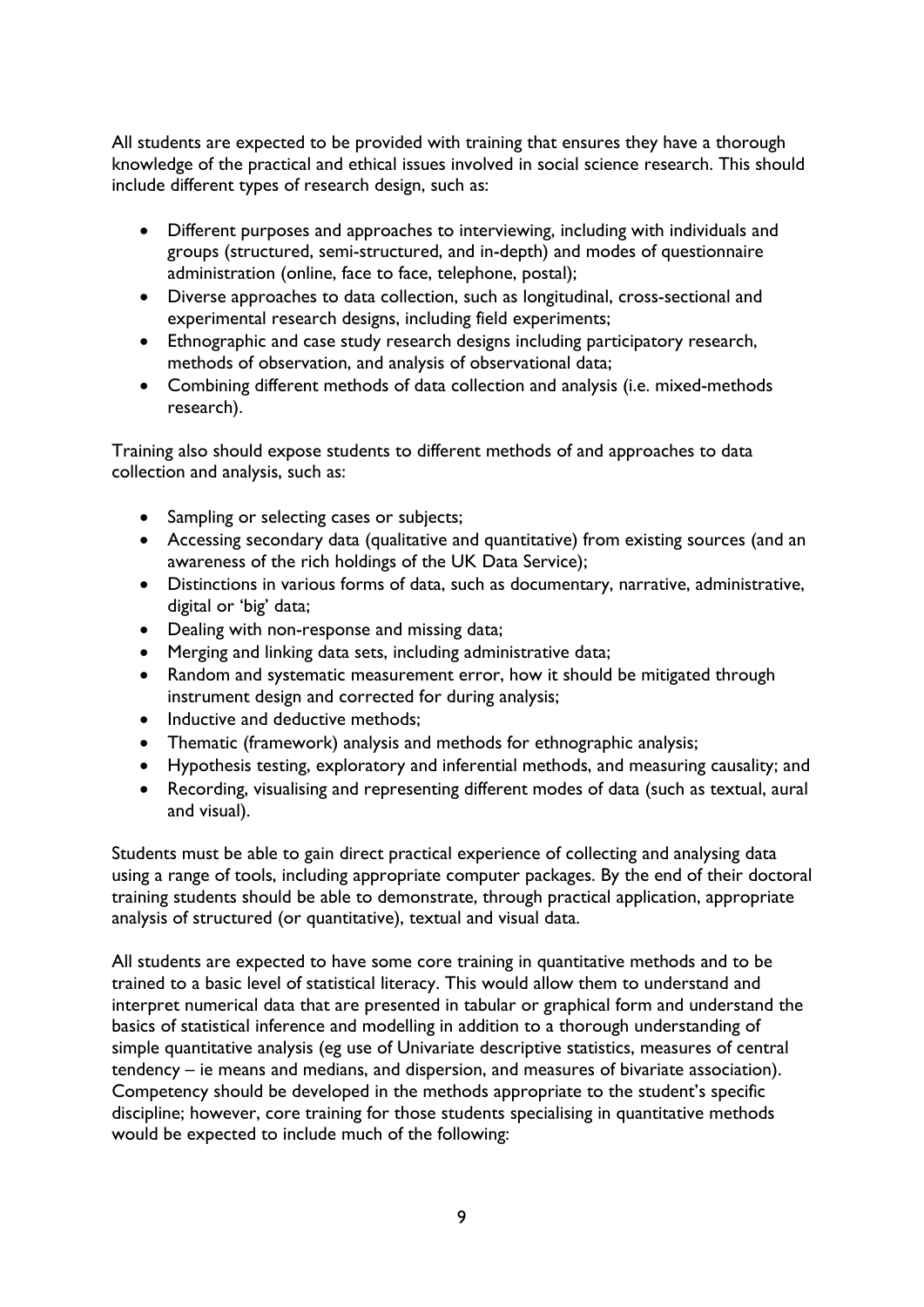- Population inference from cross-sectional and longitudinal sample surveys and inference from research using experimental designs;
- Inferential statistical tests for parametric and non-parametric data;
- Linear and non-linear forms of multivariate regression;
- Data reduction and grouping methods, such as factor and cluster analysis; and
- An introduction to methods of longitudinal analysis, such as event history analysis.

All students are also expected to have some core training in qualitative methods and to be trained to a level that would allow them to understand and interpret a range of phenomenological or textual data. Again, competency should be developed in the methods appropriate to the student's specific discipline; however, core training for students specialising in qualitative methods would be expected to include much of the following:

- Analytic methods for offline and online textual, aural and visual data;
- Participatory, multi modal and arts-based research approaches;
- Historical, comparative and archival methods;
- Discourse analysis and narrative analysis; and
- Competency in analysis of qualitative data, using a computer assisted data analysis package, such as NVivo, QSR NUD\*IST, or Atlas-ti.

Regardless of the specific methods used in their research, all students will be expected to demonstrate competency in the skills required to manage data effectively, whether they are using existing data or creating new data. This includes developing an appreciation of intellectual, practical and ethical issues:

- Checking, cleaning, and preparing materials for analysis;
- Manipulating and coding data;
- Secure data storage;
- Preparing materials/data for deposit in a repository for wider use (including the relevant documentation); and
- Safe methods of disposing of data.

As with research design, and depending on the subject area or discipline, students are expected to acquire, in their first or subsequent years of postgraduate study, more advanced levels of competence in quantitative and/or qualitative methods of data collection and analysis which are appropriate for their substantive and disciplinary focus.

Pathways will need to demonstrate not only what basic training is available, but how individual students will progress to develop advanced skills in the later years of their doctorate. The aim should be to promote the development of skills throughout the research period and not just 'tool-up' students to complete a specific research project relating to a dissertation for a postgraduate degree.

Students must be also made aware of the ESRC Research Data Policy [\(http://www.esrc.ac.uk/about-esrc/information/data-policy.aspx\)](http://www.esrc.ac.uk/about-esrc/information/data-policy.aspx)

### <span id="page-10-0"></span>**Core subject-specific training**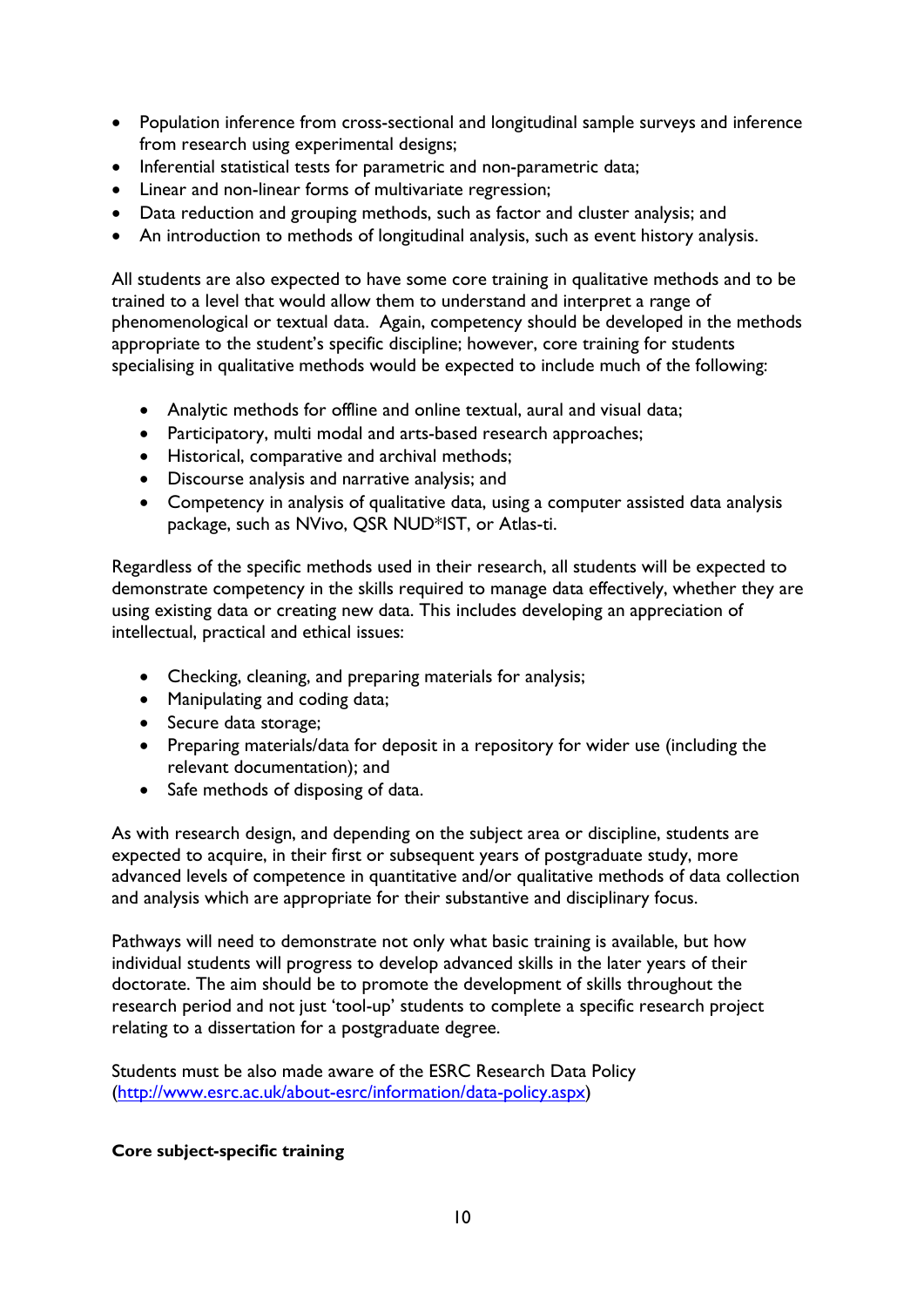Core subject-specific training refers to compulsory training within a subject area. It remains a fundamental element of training for social science researchers.

It will be the responsibility of ROs to determine the substantive content of such training across clearly defined discipline and interdisciplinary training pathways. This will ensure that research students are appropriately prepared to develop in areas relevant to the demands of the discipline or substantive research field.

As part of core subject-specific training students should be made aware of the breadth of the field of enquiry, the range of constituent specialisms and the resulting spread of research paradigms and theoretical positions. Students should also emerge from their doctoral programme with an appreciation of the way social science research is embedded in policy and practice.

The aim is to ensure that students:

- are well informed of the latest thinking and ideas in their field of enquiry including subject knowledge, theoretical positions and research methods – from a range of perspectives
- appreciate the basis on which the knowledge in the field has been derived
- are able to use this knowledge to make a reasoned defence of the theoretical traditions and research techniques that they ultimately may have chosen (or rejected) during their research.

On completion of the training, the student should be equipped with knowledge required to undertake further independent research at the frontier of the field or take up employment in policy or practice communities that exploit such knowledge.

ROs are encouraged to ensure that there is effective horizontal integration of training across the RO or ROs, through identifying and building upon synergies where they exist, as well as effective vertical integration of training to provide a deeper knowledge deemed to be core for an individual's particular research subject or field of enquiry.

### <span id="page-11-0"></span>**Expectations for general research and transferable skills training**

It is recognised across the full academic research base that research students need to combine the specific skills required to complete their doctoral work with a portfolio of more broadly based skills that will equip them with the flexibility to manage their future career, whether that is within academia or in the broader economy.

The Research Councils, along with other key stakeholders, supported the development of a Researcher Development Statement (RDS) [\(https://www.vitae.ac.uk/researchers](https://www.vitae.ac.uk/researchers-professional-development/about-the-vitae-researcher-development-framework/the-vitae-researcher-development-statement)[professional-development/about-the-vitae-researcher-development-framework/the-vitae](https://www.vitae.ac.uk/researchers-professional-development/about-the-vitae-researcher-development-framework/the-vitae-researcher-development-statement)[researcher-development-statement\)](https://www.vitae.ac.uk/researchers-professional-development/about-the-vitae-researcher-development-framework/the-vitae-researcher-development-statement) setting out the key skills and attributes that postgraduate students and early career researchers should be expected to attain during the period of postgraduate study and in the process of becoming an independent researcher and/or research leader working within or beyond the academic sector.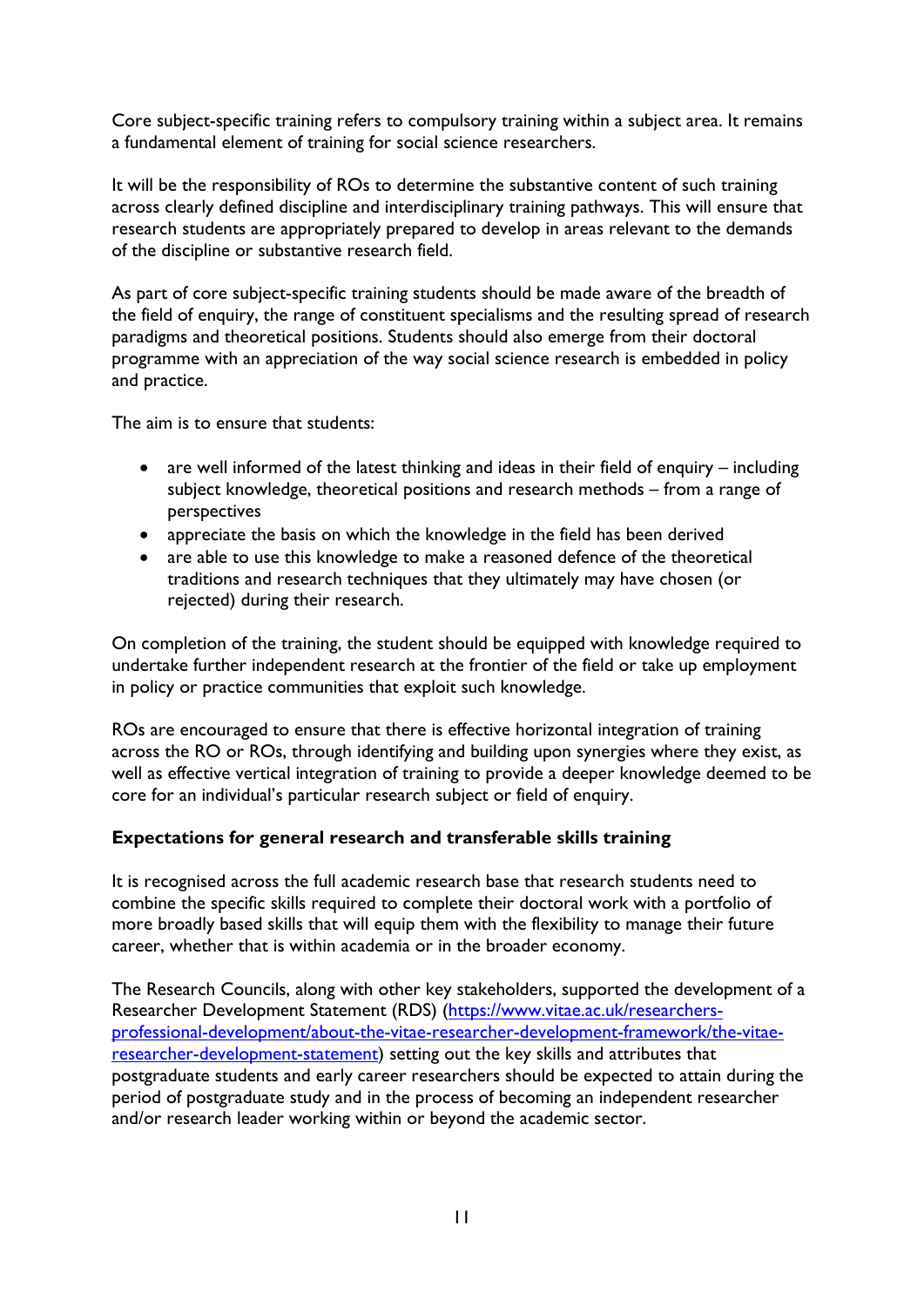We place considerable emphasis on the deeper embedding of general research and transferable skills into substantive research training and it is the responsibility of ROs and their partners to indicate clearly how they will integrate the acquisition of these skills into their doctoral programmes and/or through enhanced opportunities for experiential learning.

Furthermore the ESRC encourages the development of new and innovative activity in transferable skills training, and is looking to both DTPs and CDTs to develop mechanisms through which 'people exchange' initiatives may provide learning experiences to help doctoral students further enhance their transferable skills. This may include internship opportunities in public-, business- and civil society-sector organisations.

### <span id="page-12-0"></span>**General research skills**

### <span id="page-12-1"></span>**Bibliographic and computing skills**

ROs will be expected to include training for all students in certain basic skills. With particular reference to the student's own research, this training is likely to cover:

- the identification and use of library resources
- other bibliographic sources and methods
- techniques for preparing literature reviews, and keeping up to date with the literature
- preparing a personal research bibliography
- research management, including database and data management
- web-based research techniques (such as using web-based social science indices); and
- procedures for the evaluation of research, including peer reviewing and the preparation of book reviews.

### <span id="page-12-2"></span>**Teaching and other work experience**

Students undertaking teaching or other employment-related responsibilities should receive appropriate training and support. The training provided should be indicated in proposals for accreditation. It is beneficial to research students if they can obtain teaching experience, for example with seminar groups, or any other work that helps develop personal and professional skills. This might include internship opportunities with public-, business- or civil society-sector organisations. The ESRC recommends that opportunities to gain any work experience should be accredited where appropriate.

### <span id="page-12-3"></span>**Language skills**

The ESRC believes that the opportunity for training in a second language is desirable for research students, particularly where there is a perceived need within the student's research project. Proposals for accreditation should set out provision for language training for those students that require it.

### <span id="page-12-4"></span>**Ethical and legal issues**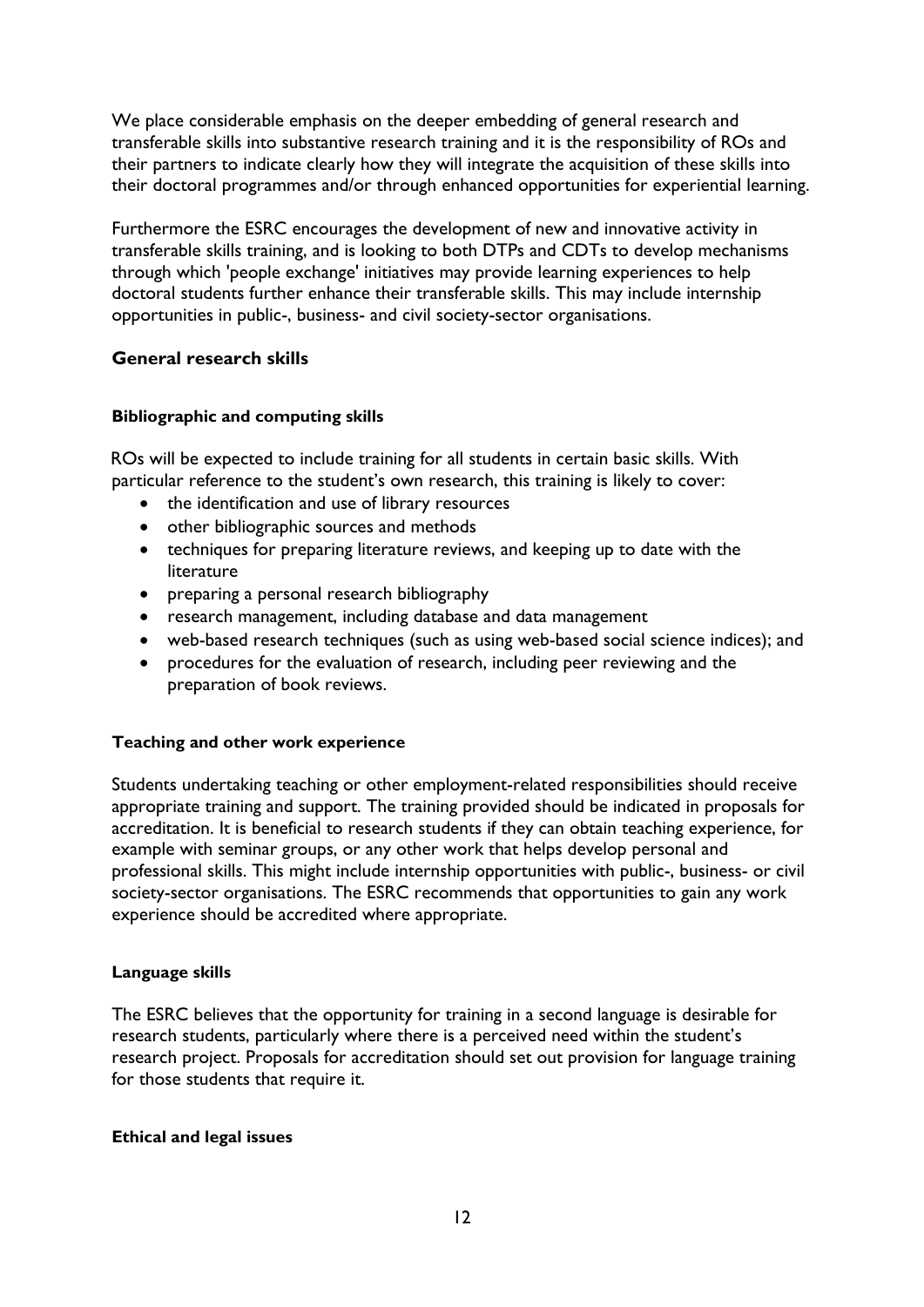The ESRC expects issues relating to ethics, confidentiality and legality to be explicitly and systematically addressed as an integral and embedded part of core training provision. Furthermore the ESRC expects that supervisors will have access to specialist training in this area to be able to help students acquire the specific knowledge, skills and understanding of research ethical procedures that they need in the context of their particular research context and design. And also to respect, consider and attend to the rights of other researchers and research participants.

The ESRC Framework for Research Ethics (FRE) [\(http://www.esrc.ac.uk/about](http://www.esrc.ac.uk/about-esrc/information/framework-for-research-ethics/)[esrc/information/framework-for-research-ethics/\)](http://www.esrc.ac.uk/about-esrc/information/framework-for-research-ethics/) sets out the ESRC's approach, aims and methods in ethical evaluation and conduct of research, including doctorate-level research. It is expected that research students will be made aware of this document as well as local ethics review requirements as part of their core training.

Research Council-funded students are also covered by the RCUK Policy and Guidelines on Governance of Good Research Conduct and all ESRC funded students should be made aware of this guidance. Please see the RCUK website for further information: [www.rcuk.ac.uk/Publications/researchers/grc/](http://www.rcuk.ac.uk/Publications/researchers/grc/)

### <span id="page-13-0"></span>**Skills for engaging with users and for maximising the impact of research**

Maximising the impact of social science research is a core principle for ESRC and it is increasingly important for students. This should include understanding the processes or mechanisms through which impact can be achieved as well as the challenges they might face in doing to.

ESRC investments in postgraduate training are responsible for helping students develop relevant skills to engage with interested parties across a range of sectors. In addition, students must be made aware of the importance of working towards achieving academic, societal and economic impact as a core component of their ESRC studentship. This includes the exchange of knowledge with academics both within and beyond their own disciplines as well as involving non-academic beneficiaries of their research in the process of devising and shaping their research, and understanding its outputs.

We will only fund DTPs and CDTs that can demonstrate and commit to providing both excellent research training and excellent support for the wider skills required for impact both within and beyond academic careers in social science. DTPs and CDTs will be expected to have a strong culture of, and a supporting environment for conducting, impactful research.

The benefits of working with users, and engaging in the co-production of knowledge, can inform and improve the quality of research, enhance the understanding of research users and their needs and apply evidence-based knowledge to important business or policy issues. The skills required to effectively develop these relationships can not only add value to a PhD but also expand the range of career opportunities available to students.

The ESRC expects institutions to provide training that will enable postgraduate students to:

• identify potential benefits and beneficiaries of their research from the outset and throughout the lifecycle of their project/research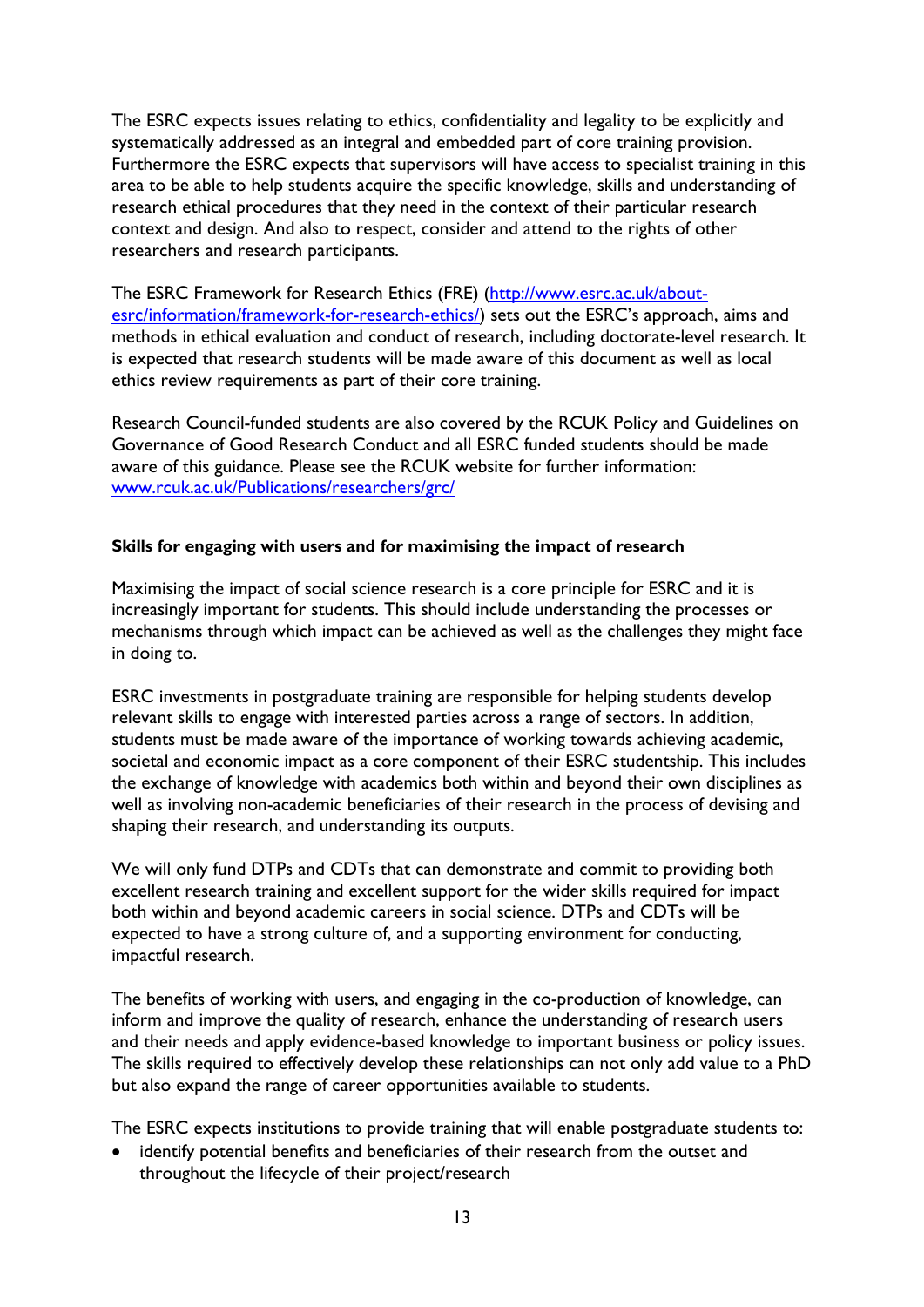- recognise both the academic and 'real world' context of their work and the opportunities and challenges of engaging with both
- develop the skills required for effective co-production of knowledge
- develop entrepreneurship and enterprise skills
- develop skills that foster the better use of research and research outputs in policy and practice settings
- develop skills that help and enable outreach and public dialogue, throughout the research process and beyond

Training may take the shape of standard seminars and training modules and may involve internships, placements and experiences outside their regular research environment.

### <span id="page-14-0"></span>**Exploitation of research and Intellectual Property Rights (IPR)**

Students should be made aware, as an integral part of their research training, of the possibilities and problems of academic or commercial exploitation of their own research activities, as well as the research activities of others. This should include an understanding of their RO's intellectual property policy as well as relevant training.

# <span id="page-14-1"></span>**RCUK open access policy**

Free and open access to the outputs of publicly-funded research offers significant social and economic benefits, and aids the development of new research. Students should be made aware of the RCUK policy on open access and its requirements. Further information can be found on the RCUK website: [www.rcuk.ac.uk/research/openaccess/policy/](http://www.rcuk.ac.uk/research/openaccess/policy/)

### <span id="page-14-2"></span>**Transferable skills**

### <span id="page-14-3"></span>**Communication and networking skills**

Students should be strongly encouraged to develop skills to communicate their research, promote themselves and build up a network around their research. The development of communication and networking skills should form an embedded part of their overall programme of research training including presenting their work to both academic colleagues and non-academic users, and building networks with others including researchers. Students should have opportunities to attend and contribute to seminars, workshops and conferences. They should also be encouraged to seek opportunities to circulate papers to interested individuals and groups.

An early introduction should be given to the essential skills of writing, presentation and dissemination, although the development of these skills will continue throughout the student's studies. Opportunities should also be given for students to develop these skills for a non-academic audience such as writing for or speaking to the media, general public and government bodies.

Furthermore, the development of skills around co-production of research, public engagement and enterprise skills (see General Research Skills) can play an important role in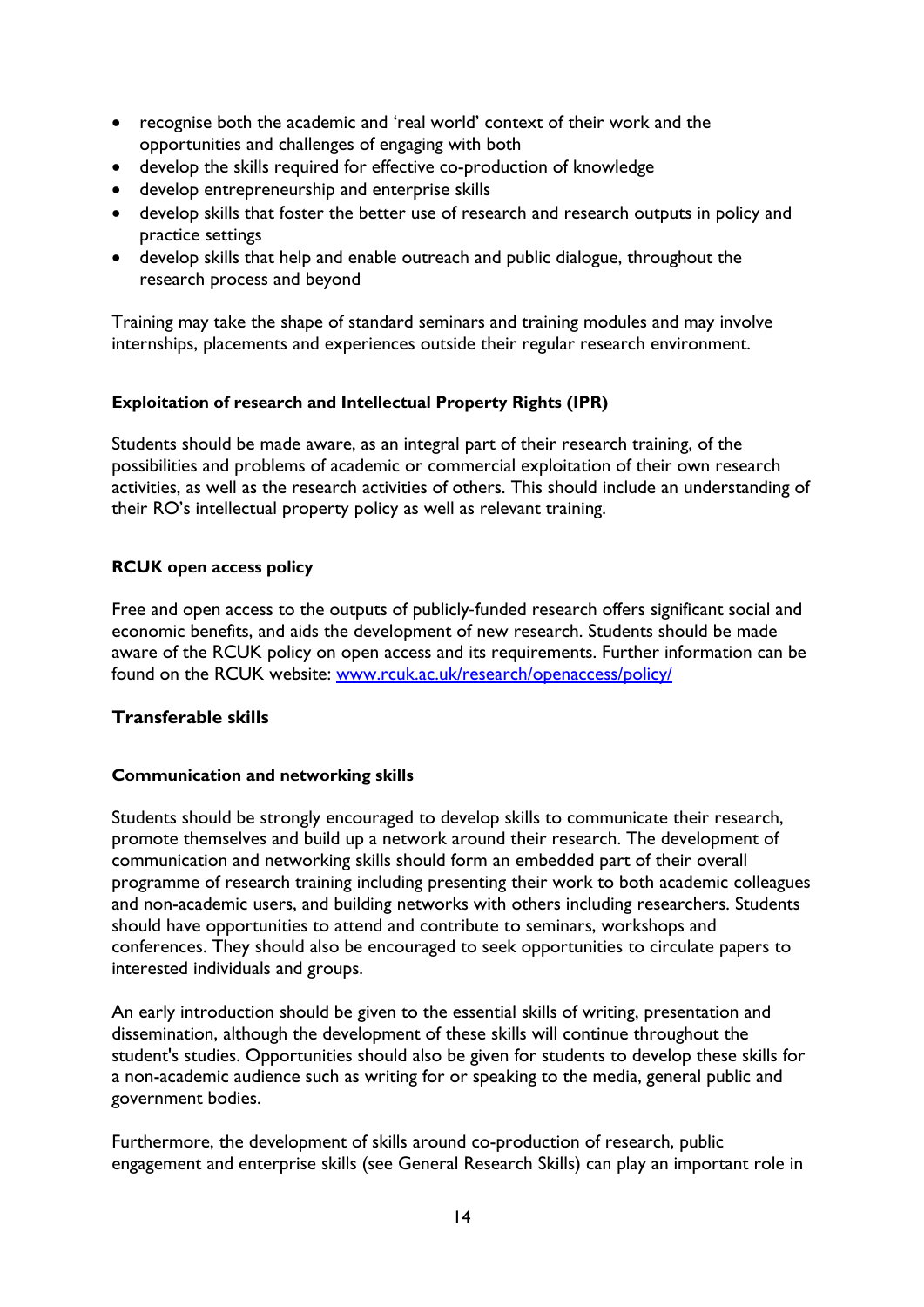helping postgraduate students raise their profile and exchange knowledge to wider audiences.

### <span id="page-15-0"></span>**Leadership, research management and relationship management**

The ESRC expects that students will be encouraged to develop capabilities that will enable them to become effective research leaders in their future. These capabilities should go beyond the skills required to manage their research project effectively such as project and time management, relationship-building, and skills to manage the resources available. Research leadership skills may include strategic thinking in the context of international research, understanding funding processes and opportunities, understanding opportunities and challenges of collaboration, and understanding the life cycle of the research process: From the initial idea for a research question, through the development of a research proposal that may attract funding, to the archiving of data and, where appropriate, the completion of end-of-award reports to research sponsors.

These may be developed through formal learning, through the experience of conducting and completing their own research, and through opportunities for experience learning such as internships and participating in research networks.

### <span id="page-15-1"></span>**Personal and career development**

The ESRC, along with the other Research Councils, is committed to the implementation of the Concordat to Support the Career Development of Researchers [\(https://www.vitae.ac.uk/policy/concordat-to-support-the-career-development-of](https://www.vitae.ac.uk/policy/concordat-to-support-the-career-development-of-researchers/strategy-researcher-development-and-careers)[researchers/strategy-researcher-development-and-careers\)](https://www.vitae.ac.uk/policy/concordat-to-support-the-career-development-of-researchers/strategy-researcher-development-and-careers). It is expected that ESRC provision for postgraduate training and development within DTPs and CDTs will reflect the principles of the Concordat for postgraduate researchers from the outset of their research training. The ESRC expects research students to be encouraged to proactively engage in their own personal development and career direction, in accordance with the Concordat, and this will include the development of skills for careers both within and outside of academia.

ROs are encouraged to formalise personal development activity. As a minimum, students should develop a training plan in discussion with their supervisor(s) to develop an awareness of their career aspirations, research strengths and skills, and to plan specific ways to address areas for development over the course of the PhD programme.

Supervisors should encourage and support their students to reflect upon and actively manage their own career direction and to engage with a range of activities that will help develop useful skills and knowledge for different possible career paths. ROs are required to make students aware of relevant support for career development learning, especially that provided by the RO's central support services, and their entitlements in respect of such provision.

### <span id="page-15-2"></span>**National training provision**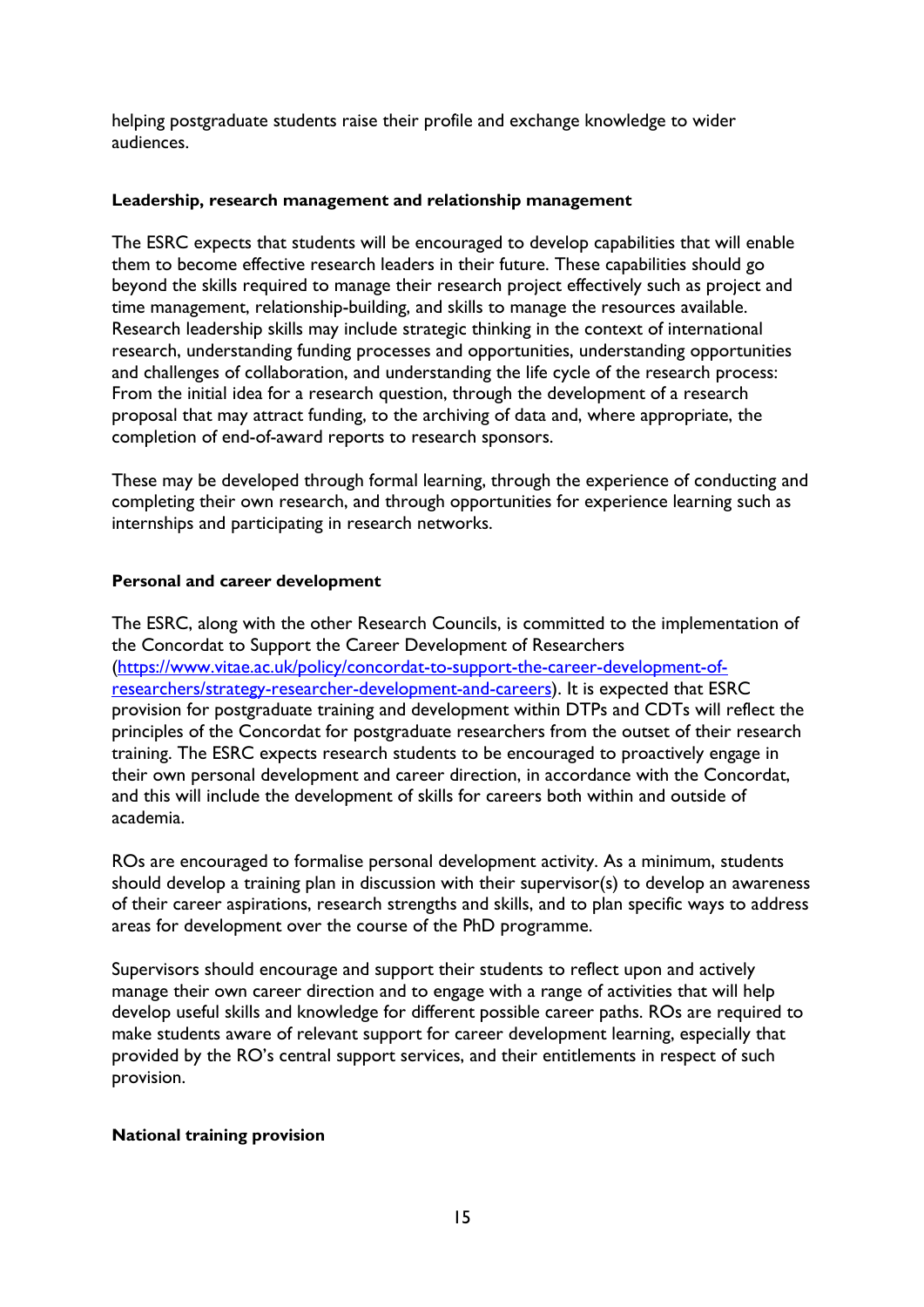In addition to generic research and transferable skills training available within the RO or through a consortium arrangement, the ESRC expects that research students will be made aware of external sources of support for career development and transferable skills, especially that provided by the Research Councils and other national organisations that champion the personal, professional and career development of doctoral researchers. ROs should commit to developing the potential of postgraduate researchers and to encourage students to take advantage of specific support provided by organisations like Vitae [\(http://www.vitae.ac.uk/\)](http://www.vitae.ac.uk/).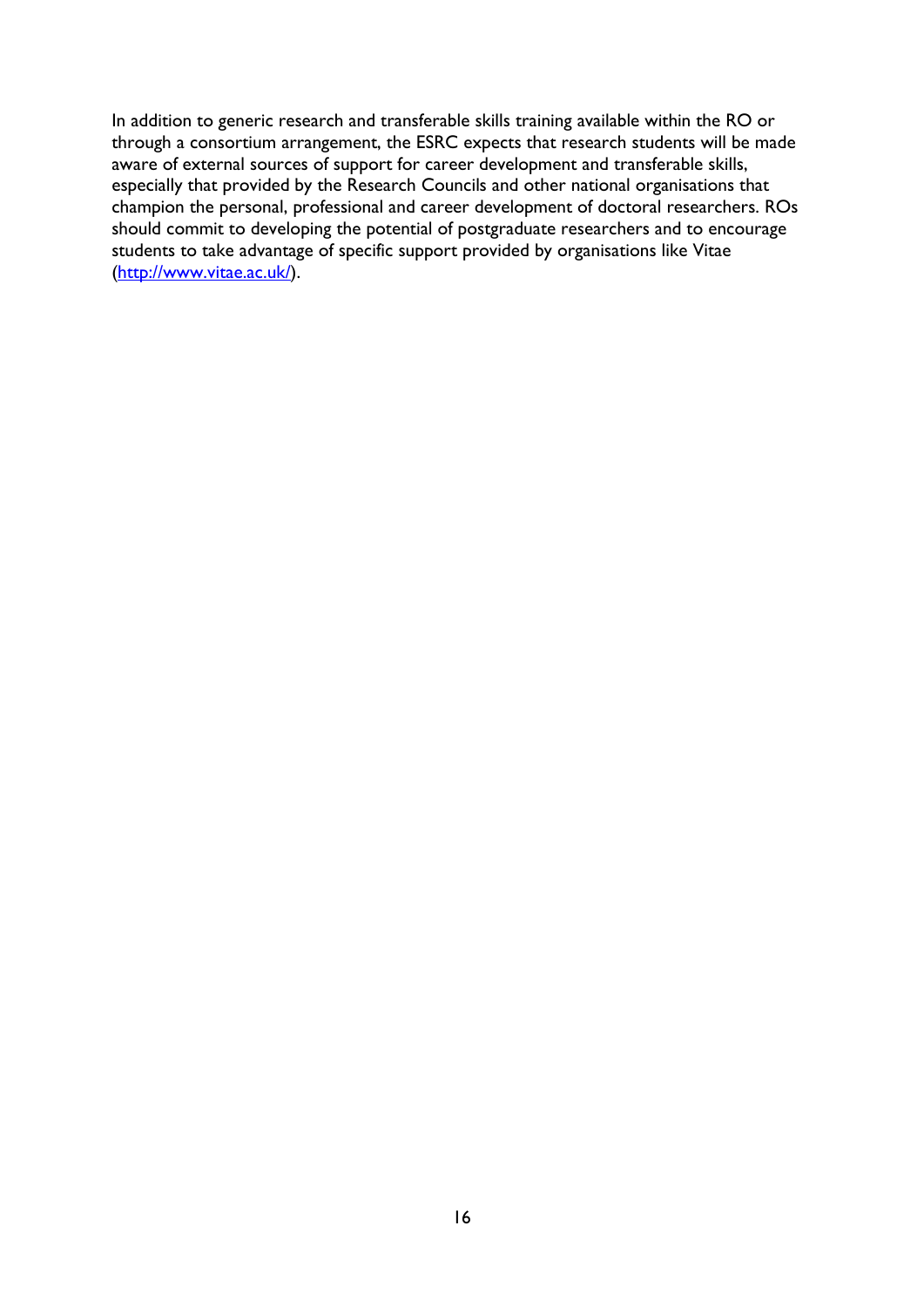# <span id="page-17-0"></span>**Section C: Delivery**

ESRC funding for the delivery of postgraduate training will be primarily delivered through Doctoral Training Partnerships (DTPs) and Centres for Doctoral Training (CDTs).

### <span id="page-17-1"></span>**Research Organisation or partnership level proposals**

Accreditation will remain at an RO level to help facilitate the development of more coherent RO- and consortium-wide core training programmes in, for example, research methods and transferable skills. We hope that RO-level accreditation will ensure that postgraduate training provision is embedded within the RO's own strategy for social science and that it is integrated with the RO's wider resources such as knowledge exchange and career support. Also, that it will further serve to support the identification and development of positive synergies between disciplines and further trends towards purposeful interdisciplinarity research and training.

# <span id="page-17-2"></span>**Metrics threshold**

To be eligible to support ESRC-funded students, pathways must meet minimum threshold levels associated with the outcome of the Research Excellence Framework 2014 (REF). This is to ensure that we support consistently high-quality pathways across all delivery mechanisms. Units of Assessment which do not meet the threshold set out below will not be eligible for inclusion in pathways.

All pathways must be made up of Units of Assessment (UoA) which have:

- a greater than or equal to 50 per cent REF output  $(3^*+4^*)$
- a greater than or equal to 50 per cent REF environment  $(3^*+4^*)$
- a greater than or equal to 50 per cent REF impact  $(3^*+4^*)$
- a research volume equivalent to a minimum of five FTE staff with output at  $3^*$  or  $4^*$ (calculated by number of FTE staff submitted to REF2014 'multiplied by' percentage of REF output at 3\* or 4\*).

The metric threshold applies at an individual training pathway level and while pathways can draw on multiple UoAs all must meet the threshold.

The threshold requirement for each pathway to have a minimum of 5 FTE staff with an output at 3\*+4\* applies at the institution level and not consortia level. Therefore each RO within a consortium needs to have 5 FTE staff with an output at  $3*/4*$  to be part of that pathway**.** 

### <span id="page-17-3"></span>**Widening participation**

The ESRC wants to ensure that the most talented students are attracted to postgraduate training and a career in research, whatever their background and regardless of where they undertook their first degree. ROs must think imaginatively and address in their applications how they can contribute to this agenda as a DTP or CDT and promote postgraduate research to a diverse base of talented graduate students across the UK.

DTPs and CDTs must ensure the following as a minimum requirement: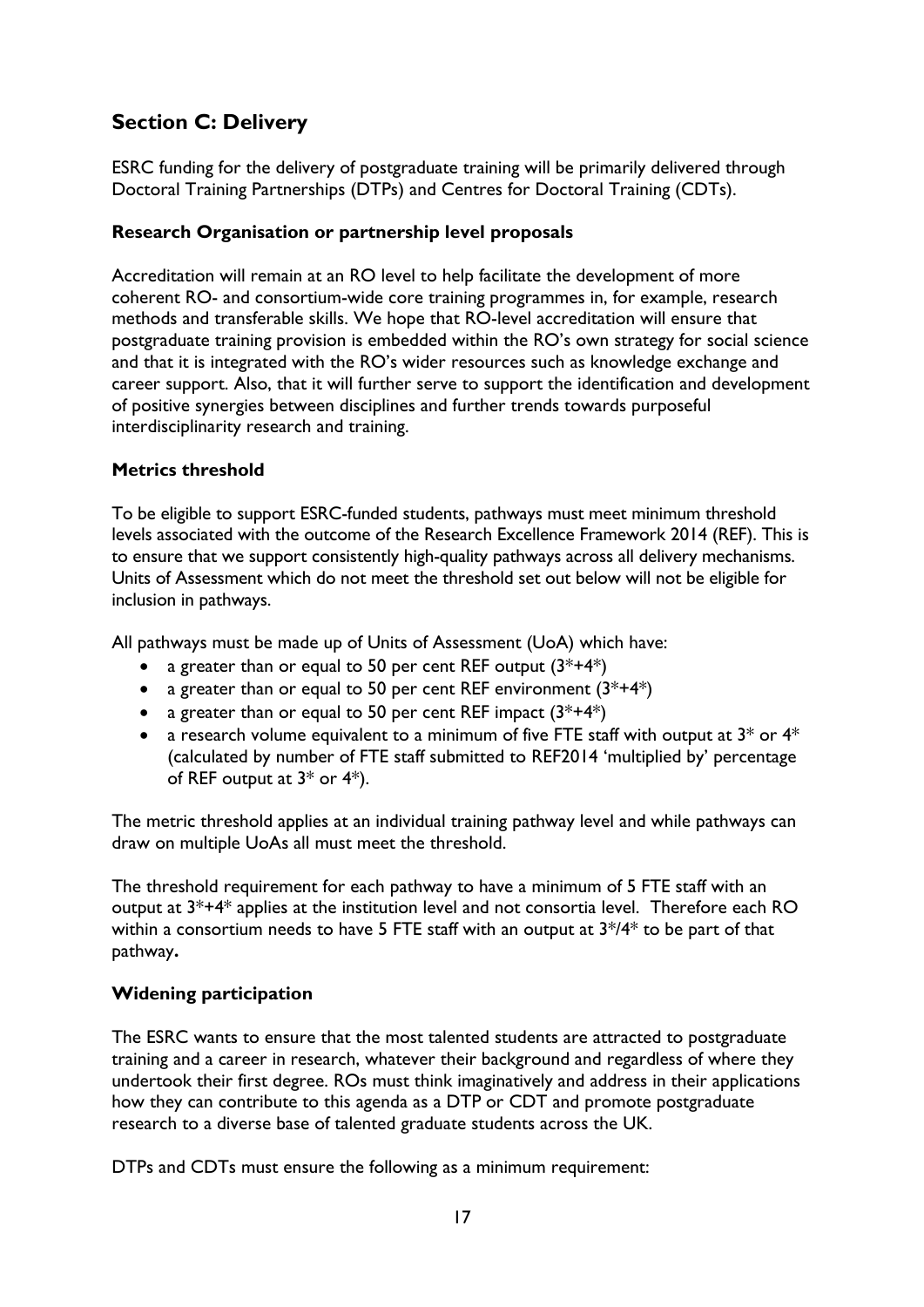- The selection process is open and transparent and enables the potential of the candidate to be assessed whether they are applying on a full- or part-time basis, whether they have prior research training, and regardless of their demographic;
- All studentships must be available on a full- or part-time basis and the availability of parttime awards must be clearly set out when advertising funding opportunities;
- The option of studying on a 1+3 or 4 year type award must be clearly advertised and accommodated within the assessment process;
- There must be a clear distinction between the training thresholds for +3 and 1+3 studentships;
- The opportunities for ESRC-funded studentships must be actively publicised both within and beyond the host ROs.

# <span id="page-18-0"></span>**Doctoral Training Partnerships**

DTPs will offer a high-quality and coherent postgraduate training infrastructure across a broad range of social science disciplines. Partnerships involve strategic engagement between the Research Organisation(s) and the ESRC in developing the overall programme of training. They will be able to offer high-quality core and advanced training that moves beyond the thresholds set out in these and earlier guidelines.

DTP proposals must be multi-disciplinary. Proposals for single discipline or narrowly focused DTPs are not eligible to apply.

### <span id="page-18-1"></span>**Academic partne**r**ships for the organisation and management of DTPs**

We consider that effective academic collaboration between ROs will help to optimise the exploitation of the very best postgraduate training across the social science base. Such collaboration may include the shared design and delivery of core and/or advanced training, joint supervision of studentships or improved access to broader facilities and resources which support a PhD programme.

There is no limit on the number of ROs that may form part of a collaborative DTP however; the collaborative proposal must demonstrate that the partnership is meaningful and coherent, and that it is demonstrably enhancing the quality of training provision within the partnering ROs as well as developing a strong cohort identity across all students funded via the DTP.

### <span id="page-18-2"></span>**Expectation of allocation mechanism**

Each DTP will receive an allocation of studentships. The allocation will include a broad strategic steer to direct some studentships onto particularly high-quality single-discipline or interdisciplinary training pathways to help address the Council's key capacity-building priorities. DTPs will also be able to allocate some studentships to support their own strategic needs.

However, beyond the allocation of strategic steers, the majority of studentships must be allocated through an open competition across the DTP as a whole. This includes single RO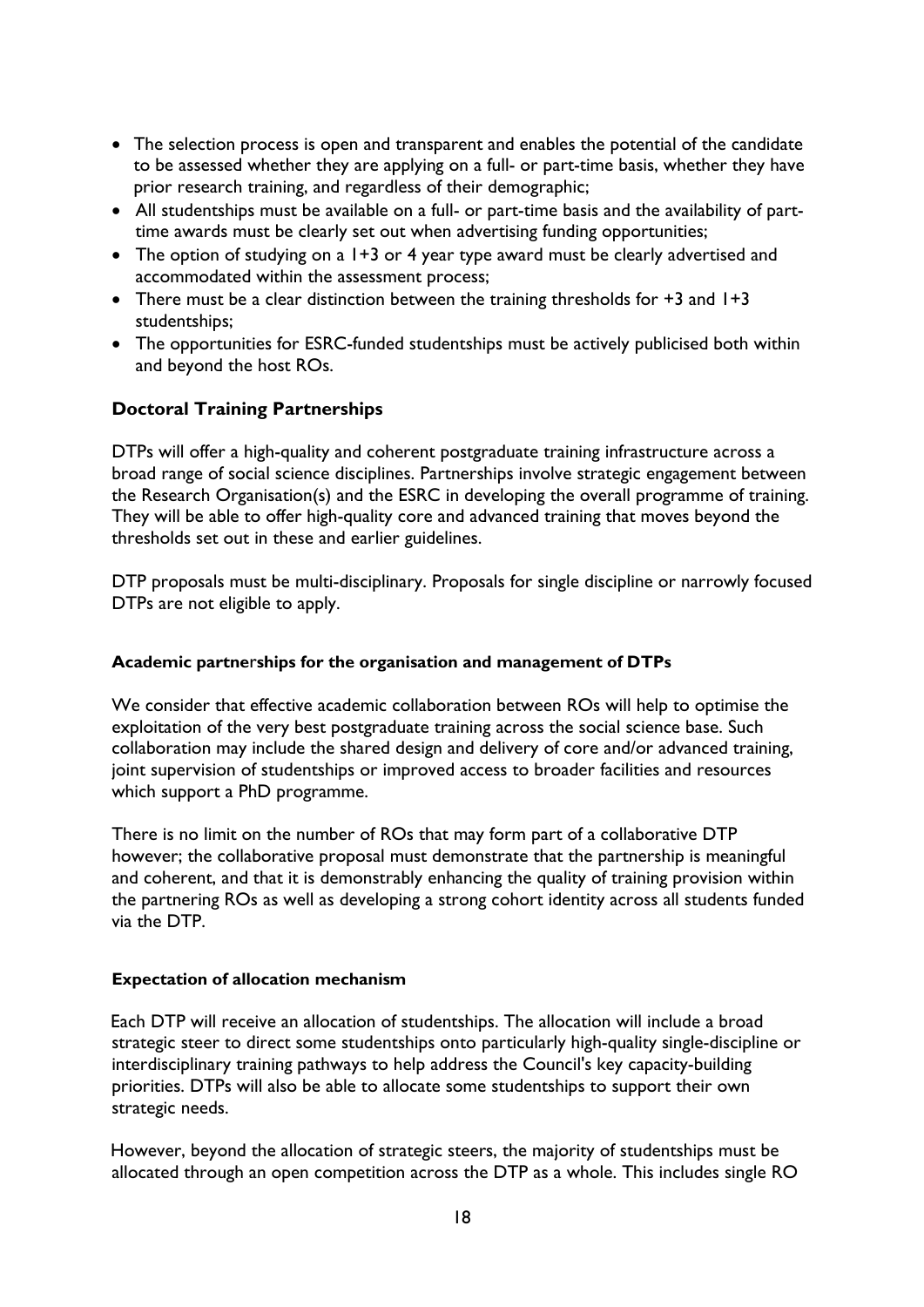DTPs and consortia. Applicants will be required to articulate their proposed allocation mechanism in their proposals.

### <span id="page-19-0"></span>**DTP governance**

A well-defined strategy for social science research and a plan for how the DTP contributes to, or leads, that agenda is a necessary pre-condition for ROs to maximise the potential of a DTP. Also critical is a governance structure led by the DTC Director which enables effective engagement and communication with all levels of the DTC, including pathway convenors, supervisors and students to ensure best practice is effectively shared.

### <span id="page-19-1"></span>**Target for, and definition of, non-academic collaboration**

We are keen to positively encourage collaborations between business-, public- and civil society-sector organisations to help maximise the wider impact of our training investments and to increase opportunities for doctoral students to work with non-academic stakeholders. Students gain a wide range of benefits from engaging in collaborative activity, such as the opportunity to network within the policy arena and to develop their transferable skills and knowledge. Therefore we expect at least 30 per cent of our DTP students to engage in some form of collaboration with a non-academic partner.

We are not prescriptive about the type of collaboration, but rather ask DTPs to demonstrate that studentships are developed in collaboration with other organisations and involve substantive user engagement and knowledge-exchange activity as part of the award. This could be achieved through collaborative studentships and other opportunities such as internships and placements. While these collaborations may involve co-funding it is not a requirement.

### <span id="page-19-2"></span>**Leverage of funding**

Whilst no formal target will be placed on it, DTPs are encouraged to use the funding provided by ESRC to leverage funding from other sources and thereby maximise the number of studentships available.

### <span id="page-19-3"></span>**Adding new pathways and/or partners**

DTPs will be able to apply for accreditation for both new pathways and new partners annually. All potential pathways must satisfy the metrics threshold stated above.

### <span id="page-19-4"></span>**Changes to provision**

The ESRC encourages ROs to improve and develop their provision continually. In particular, it would not wish ROs to hold back from implementing plans for innovative developments in their provision once accreditation has been obtained. ROs can update and evolve their training provision, whilst maintaining standards in their core and/or advanced training,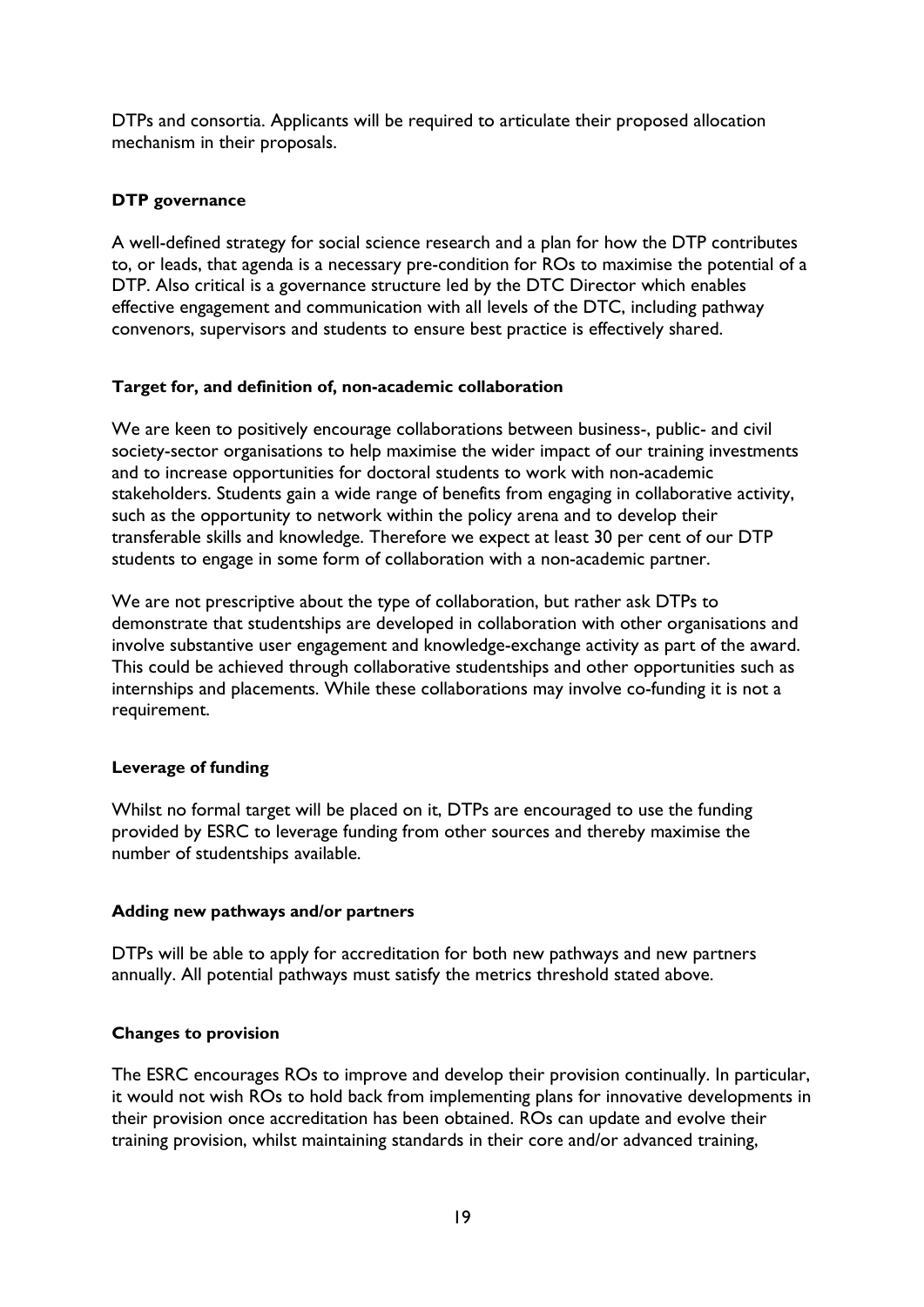without immediate reference back to ESRC. Any changes to provision will be monitored via the annual report process.

# <span id="page-20-0"></span>**Centres for Doctoral Training**

CDTs are distinct from DTPs in that they will develop and deliver specialist training in focused thematic interdisciplinary research areas. CDTs must be developed in collaboration with non-academic partner(s) with at least 20 per cent of the funding supported by nonacademic partner(s) or other sources (except other Research Council sources) or the RO.

### <span id="page-20-1"></span>**Academic partnerships for the organisation and management of CDTs**

As with DTPs, there is no limit on the number of ROs that may form part of a collaborative CDT proposal but the bid must demonstrate that the partnership is meaningful and coherent, and that it is demonstrably enhancing the quality of training provision within the partnering ROs as well as developing a strong cohort identity across all students funded via the CDT.

### <span id="page-20-2"></span>**Governance**

The CDTs will be held in research organisations with renowned research strength in the thematic area and the principal investigator on the proposal will be the CDT Director and a leader in the area.

### <span id="page-20-3"></span>**Engagement of non-academic partners**

CDT proposals must be developed with user engagement and so benefits to users must be clearly articulated, as well as what any collaborating partners hope to achieve from the centres and how their involvement will enhance the quality of training.

### <span id="page-20-4"></span>**Leverage of funding**

Each CDT should support a minimum of 10 studentships per year, up to eight of which will funded by ESRC. The remainder can be co-funded either by non-academic partners or the RO(s) themselves.

# <span id="page-20-5"></span>**Associated studentships**

The ESRC will continue to provide associated studentships, formerly known as grant-linked or project-linked studentships, to support strategic research initiatives. Eligibility to include associated studentships on grant proposals will be confirmed within the call guidance.

To be eligible for associated studentships, the student and their supervisor must be based in a pathway within an accredited DTP or CDT. The supervisor must also be either the Principal Investigator, or a Co-Investigator, on the grant proposal.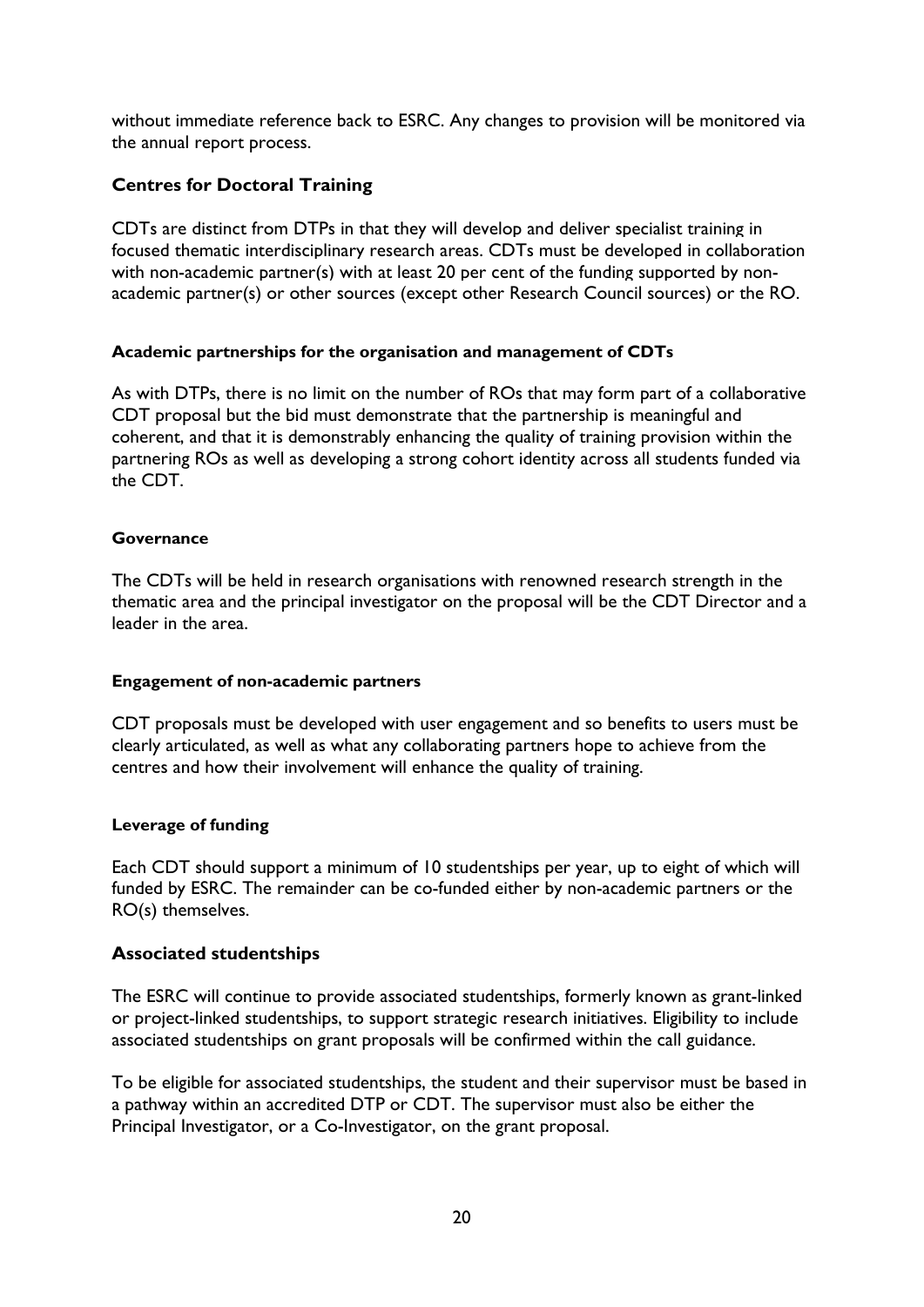In addition, where there is a strategic need for capacity building, there will be an opportunity to apply for additional studentships as part of an application to the ESRC Centres and Large Grants Competition. Proposals for studentships via this route do not have to be based at ROs with an accredited DTP or CDT. Applicants will therefore need to articulate a detailed supporting case for their postgraduate provision, including cohort development, as part of their bid for a Centre or Large Grant.

### <span id="page-21-0"></span>**Flexibility in the use of studentship funding**

Once accredited, DTPs and CDTs will have flexibility in the use of studentship funding, subject to ESRC terms and conditions. This includes flexibility to:

- Fund any type of studentship using the flexible part of their allocation. This means that as well as 'standard' studentships, collaborative awards with non-academic partners or studentships co-funded with other Research Councils or agencies can be supported. Applicants will need to set out their expertise and approach to collaborative awards in their application. DTPs that meet these requirements will also be able support short term internships in public-, business- and civil societysector organisations as part of a PhD programme.
- Part-fund studentships. This means that ROs can add their own funding to support studentships or secure co-funding from public-, business- and civil society-sector sources as long as at least 50 per cent of the funding for the studentship comes from the ESRC allocation. This will provide leverage, helping to increase the volume of studentships. Where studentships are co-funded, the funding must be based on the whole notional cost of a studentship, ie, including an element for overseas fieldwork, Research Training Support Grant (RTSG), etc.
- Increase stipend levels above the minimum level to help recruit/retain students in national shortage areas. This may, for example, be particularly important in the recruitment of mature students, common in practice-based disciplines where there is a recognised need to strengthen research capacity.

### <span id="page-21-1"></span>**Building upon established standards**

In submitting their proposals, research organisations are reminded that doctoral training needs to meet national requirements for the quality and standards of academic awards, particularly section B11 of the Quality Assurance Agency (QAA) UK Quality Code for Higher Education [\(http://www.qaa.ac.uk/assuring-standards-and-quality/the-quality-code\)](http://www.qaa.ac.uk/assuring-standards-and-quality/the-quality-code), and the relevant QAA subject benchmark statements.

In particular, ROs are expected to demonstrate how they address the following areas.

### <span id="page-21-2"></span>**Facilities**

At the outset of their research training, students should be given a clear indication of the basic facilities available for their use. The ESRC suggests that these should include: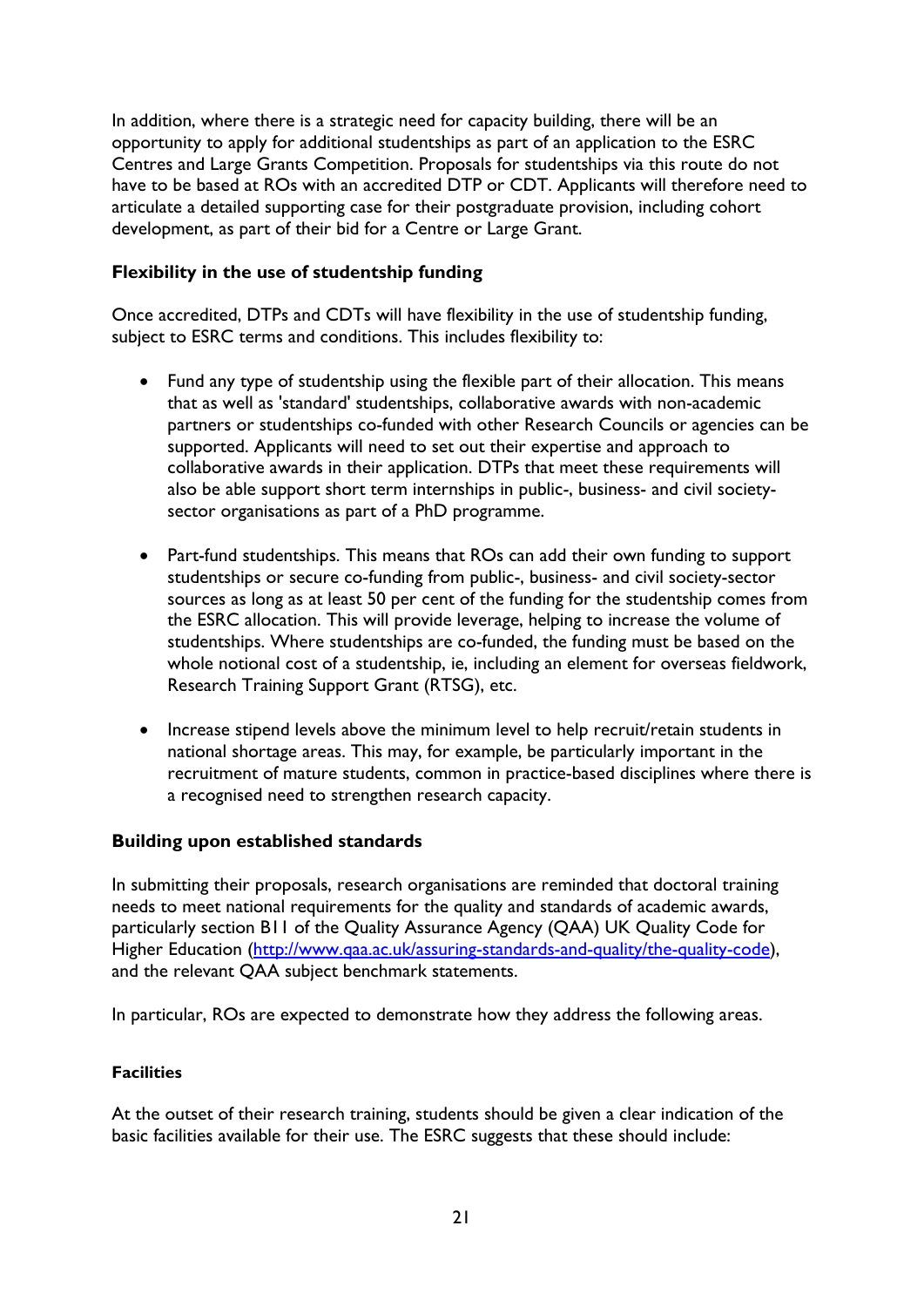- Access to appropriate space to work, including a designated desk should it be required
- Access to telephone and photocopying facilities
- Computing, email and internet access
- Laboratory and technical support, where appropriate
- Appropriate library facilities and information services
- Opportunities to meet and network with other students and researchers; and
- Support for training opportunities and for attendance at conferences and other relevant events.

The ESRC expects ROs to ensure that students with disabilities have all possible access to courses and programmes of study. This is linked with the duties of the Equality Act 2010, which include the duty to anticipate the learning needs of disabled students within all aspects of curricular provision, including lectures, field trips, exams and placements. Such anticipation is likely to include flexible arrangements for access to resources, physical access to facilities, and the provision of, and access to, specialist resources such as computer software and library materials. It also means that the ESRC recognises that ROs will need to approach all requirements in these guidelines with sufficient flexibility to meet the needs and capacities of disabled students.

### <span id="page-22-0"></span>**High-quality supervision**

The ESRC expects ROs to ensure that all postgraduate students have access to the highest quality supervision and that procedures are in place to ensure consistent effective provision. The ESRC would normally expect supervisory arrangements to be put in place at the outset of a studentship regardless of the training structure or pathway followed.

The ESRC requires dual supervision, or supervisory panels, to guide the research. The expectations of both supervisors and students should be clearly set out in RO or departmental codes of practice, and in internal quality control mechanisms. These should be reviewed regularly and students and supervisors should be made aware of the procedures in place.

ROs must have a clear policy on how new or inexperienced supervisors will be trained and developed, which might include being partnered with, and mentored by, an experienced cosupervisor. ESRC will expect ROs to describe what formal systems are in place for monitoring the performance of supervisors, for identifying their training and professional development needs, and for ensuring that these are met. This should also include procedures for addressing non-satisfactory performance.

Ensuring that supervisors are engaged with the DTP or CDT is essential to ensure that the student gets the most out of their ESRC studentship and the range of opportunities available to them. As such, ROs must have a clear strategy for communicating with supervisors and ensuring that they are fully engaged with the aims and objectives of the DTP or CDT.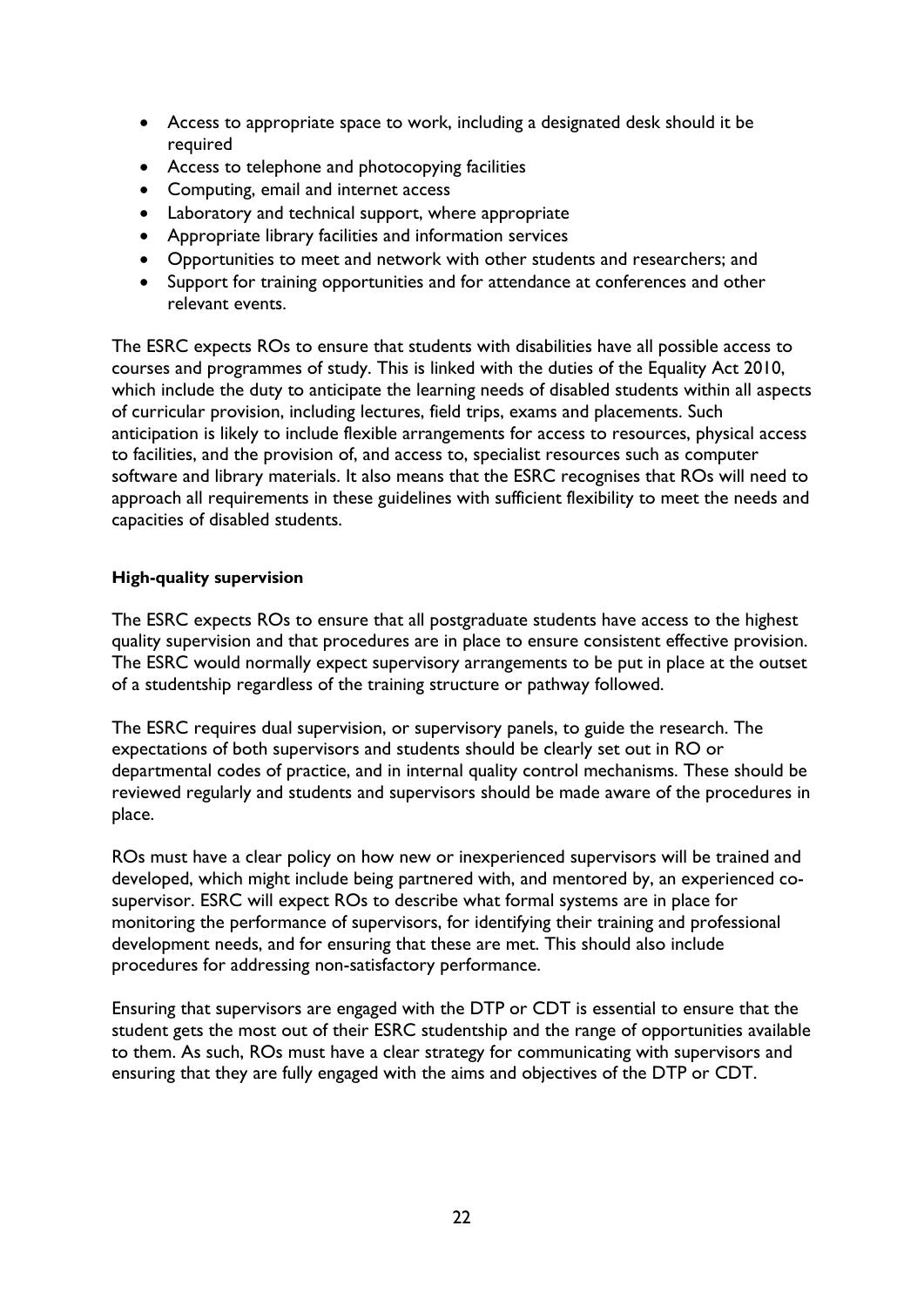# <span id="page-23-0"></span>**Section D: Monitoring**

# <span id="page-23-1"></span>**Monitoring by the ESRC**

The ESRC has supplemented its research training accreditation by implementing a programme of activities to monitor the implementation and development of the new framework. This will include a start-up meeting, annual reports, a survey of ESRC-funded students and a visit to each accredited DTP or CDT.

The ESRC reserves the right to reduce or remove funding where DTPs and/or CDTs continue to fall below the targets set for them by ESRC and/or are not delivering the training they committed to in their proposal.

# <span id="page-23-2"></span>**Monitoring of training needs**

As a minimum requirement, a rigorous training needs analysis (TNA) must be undertaken for all ESRC-funded students that will ensure they develop a progressive training agenda over the lifetime of their programme that addresses both the depth and the breadth of the training received. ROs are responsible for ensuring that there is an auditable, robust and consistent approach to training needs analysis for all students, across all pathways and in all partner ROs, and must review training needs analysis on an annual basis to monitor what training needs have been identified and how they are being addressed.

The ESRC will undertake a sample check of these annually.

# <span id="page-23-3"></span>**Widening participation**

We will monitor the demographic information of those students allocated ESRC funding and, where areas of concern are identified, ROs will be invited to provide evidence of how their allocation relates to their overall applicant pool and what steps they have taken to pro-actively recruit a broad range of students.

Excluding collaborative and associated studentships, DTPs must have at least 50 per cent of their awards allocated to four-year programmes (this includes 1+3, 2+2, +4 awards). This will be reviewed annually and where large imbalances continue the DTP's allocation will be reviewed. If the DTP needs more than 50 per cent of awards allocated to four-year studentships they can enable this through the flexibility in the grant and it is acknowledged that this may result in a reduction in the overall number of studentships awarded.

### <span id="page-23-4"></span>**Studentship steers**

Where a DTP has received additional steered studentships we will undertake annual assurance checks on a selection, to ensure there is a robust assessment procedure in place to allocate these awards.

In addition, we will undertake annual assurance checks on a selection of +3 studentships to ensure that these have been allocated to students who have had prior research training that meets the majority of the core requirements set out in this document.